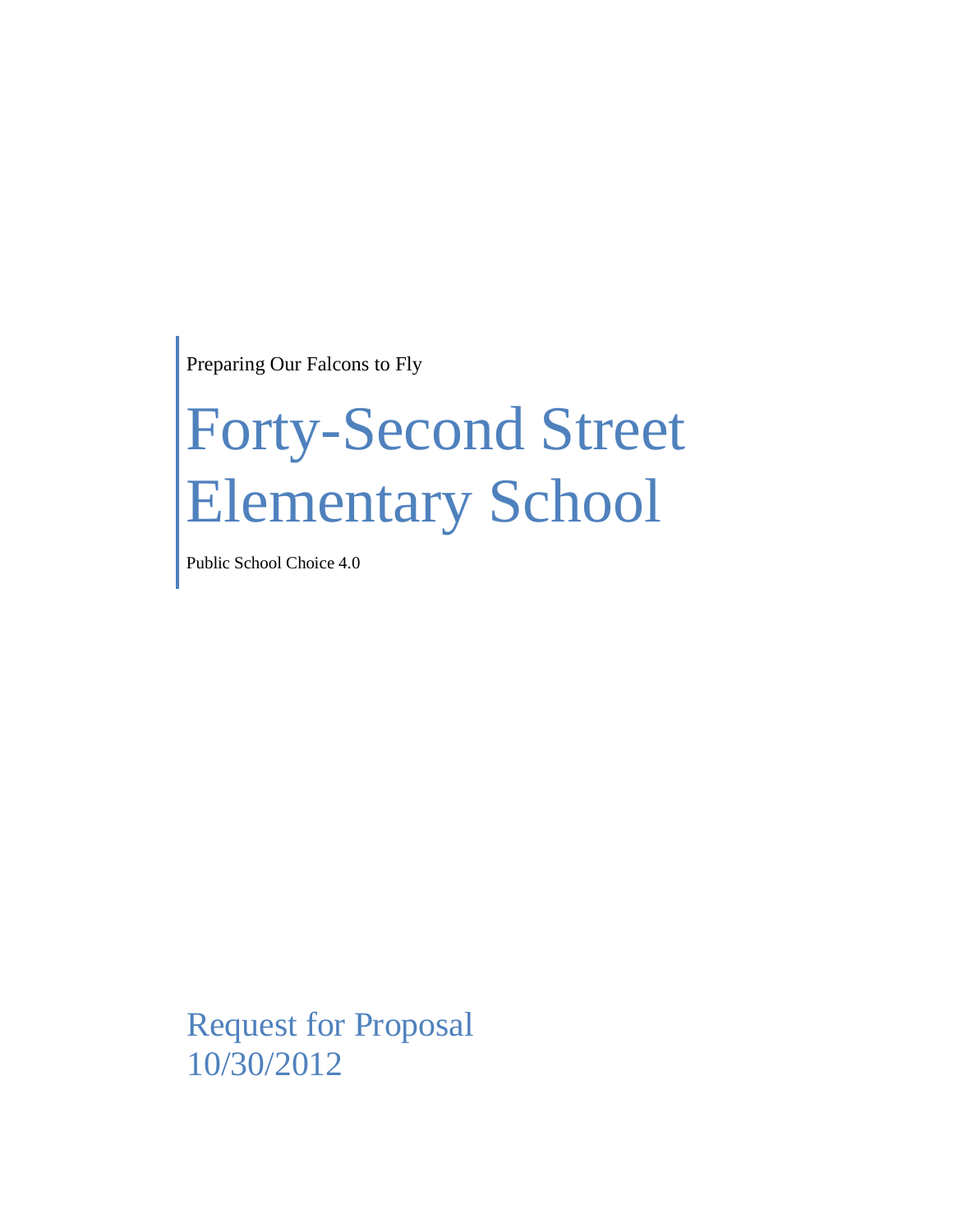# **Table of Contents**

|             | 1. What specific strategies, practices, programs, policies, etc. must be employed to address each priority area?8 |  |  |  |
|-------------|-------------------------------------------------------------------------------------------------------------------|--|--|--|
|             |                                                                                                                   |  |  |  |
|             |                                                                                                                   |  |  |  |
|             |                                                                                                                   |  |  |  |
|             |                                                                                                                   |  |  |  |
|             |                                                                                                                   |  |  |  |
|             |                                                                                                                   |  |  |  |
|             |                                                                                                                   |  |  |  |
|             |                                                                                                                   |  |  |  |
|             |                                                                                                                   |  |  |  |
|             |                                                                                                                   |  |  |  |
|             |                                                                                                                   |  |  |  |
|             |                                                                                                                   |  |  |  |
|             |                                                                                                                   |  |  |  |
|             |                                                                                                                   |  |  |  |
|             |                                                                                                                   |  |  |  |
|             |                                                                                                                   |  |  |  |
|             |                                                                                                                   |  |  |  |
|             |                                                                                                                   |  |  |  |
| Appendix A: |                                                                                                                   |  |  |  |
| Appendix B: |                                                                                                                   |  |  |  |
| Appendix C: |                                                                                                                   |  |  |  |
| Appendix D: |                                                                                                                   |  |  |  |
| Appendix E: |                                                                                                                   |  |  |  |
| Appendix F: |                                                                                                                   |  |  |  |
| Appendix G: |                                                                                                                   |  |  |  |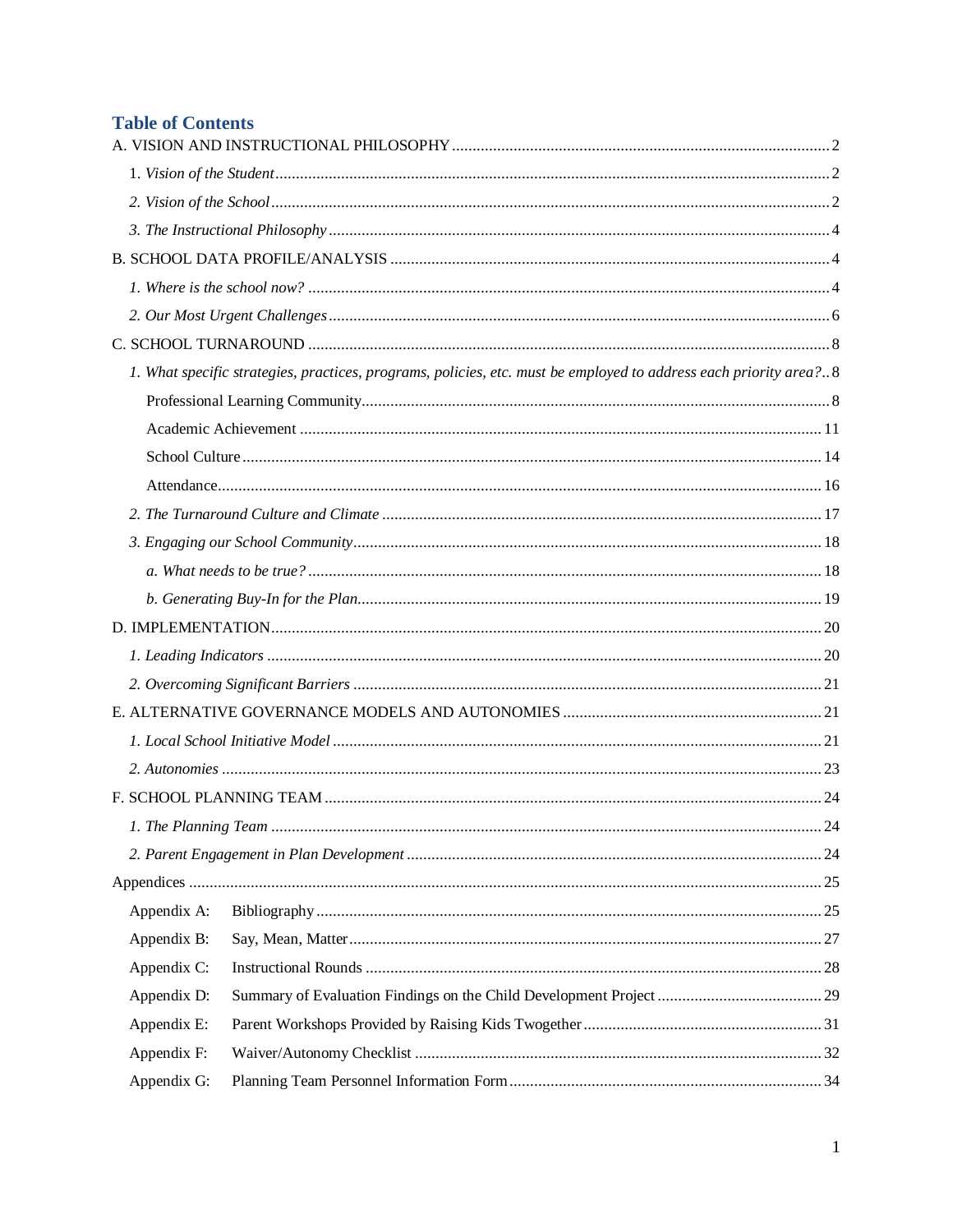## <span id="page-2-0"></span>A. VISION AND INSTRUCTIONAL PHILOSOPHY

## <span id="page-2-1"></span>**1.** *Vision of the Student*

Our vision for the Forty-Second Street Falcons encompasses their lives as students and as future leaders in their community. Our priority is to empower and revitalize students and their learning processes. Students make critical decisions based on their own self-confidence rather than on outside pressures. They will base their decisions on good values and show a decided moral compass. This rejuvenation of their own personal inner strength will impact directly on their ability to focus and succeed in the rigors of the classroom.

Within the classroom, we will address key behaviors: the way students spend their time, the nature of the behaviors that they practice, and the bases of their self-concept as learners. (Haberman, 1991). Our students will learn to be genuine thinkers: problem solving, thinking critically, and creatively. They will be aware of the various forms and sources of written communication which surround them. They will recognize the difference between fact and interpretation. As writers they will learn to convey their ideas in a variety of styles and tones. They will use what they have read and learned to support their thoughts and writings.

Our students will understand the mathematical systems of the world. They will see numbers as a language and be fluent in that language. They understand the concepts (algorithms) that lie behind simple arithmetic computation. They will use the basic skills of number processes and operations, comprehend place value, and solve real world problems. They will express themselves in mathematical concepts.

Our students have learned important strategies and approaches to social issues which they must contend with if they are to find success in the classroom. They will look beyond their neighborhood and see themselves as citizens in a larger world. They are role models for their peers. They will be able to express themselves in a variety of situations and in a constructive manner, holding positive values in citizenship and for socially appropriate behavior and leadership.

In sum, our Falcons will learn to fly. They will have a clear understanding of who they are and where they are going. They will make critical decisions based on positive values. Our students use metacognitive strategies to understand who they are and where they are going in this complex world. At the core is their success in the classroom. Their abilities in Language Arts and mathematics allow them to choose appropriately for the next stages in their education. They will use what they have learned to understand more about themselves and will be able to give back to their community through their choice of actions. Our students will see a path for themselves both in the classroom and beyond.

#### <span id="page-2-2"></span>*2. Vision of the School*

The goal of Forty-Second Street Elementary School is transformation for the whole child. When we reach the whole child, our students continue to excel after they have left our campus. They will understand how the world works on a broader scale. They will see themselves as part of a larger world, not locked out by unemployment and dependency. Through mentoring and advisory programs, students will become aware of the possibilities beyond school. Students, who once believed that their goal was at best a high school diploma, see that piece of paper as the first step into a larger world. Thoughtfully chosen structures and practices ensure that our Falcons are now a fit for that larger world.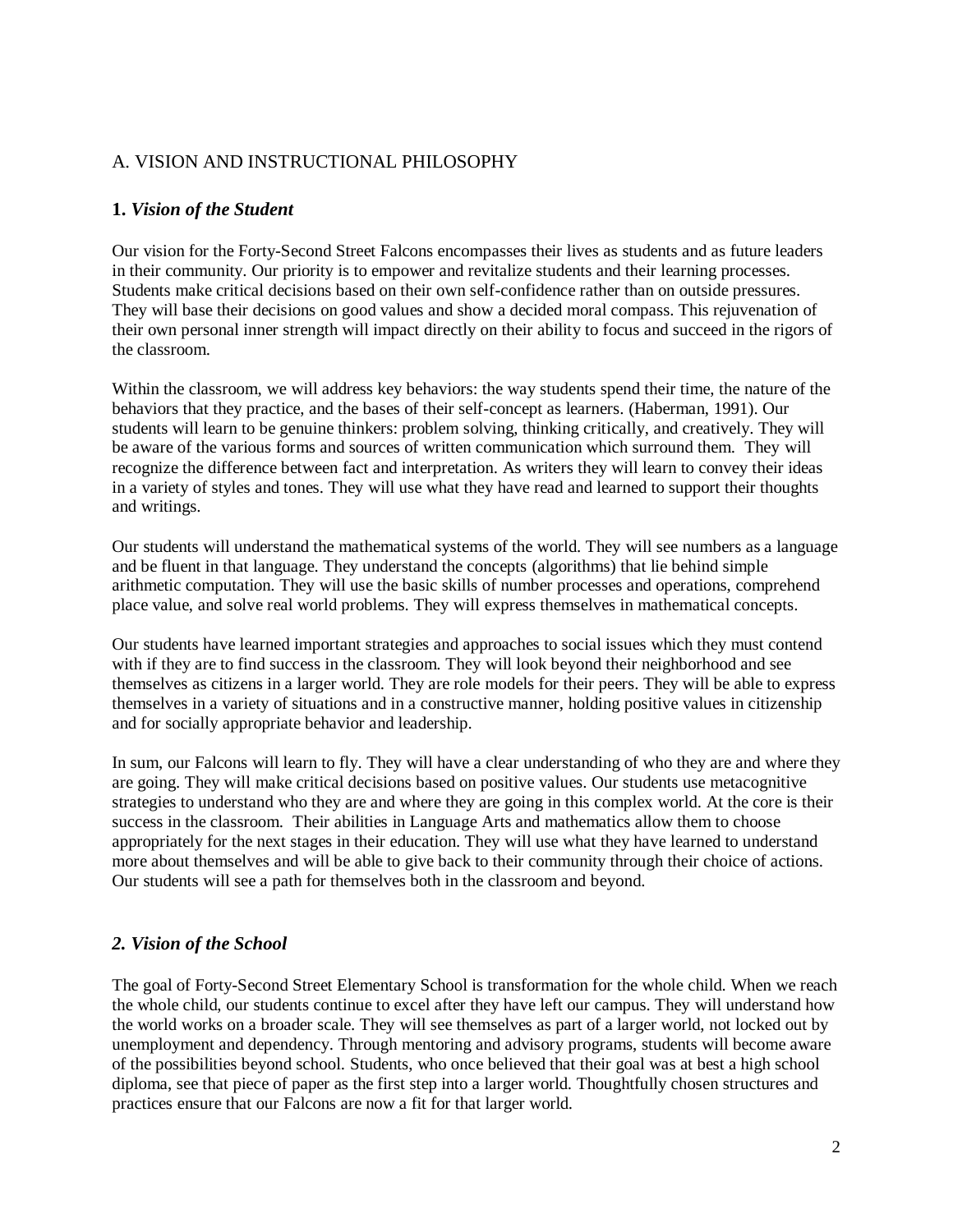#### **In the classroom:**

We will provide rigorous, standards-based curricula rooted in the Common Core State Standards and the California State Standards that are authentic and culturally relevant. Teachers will work together to form a network of learning communities which will run across grades and instructional design. We will emphasize life-long skills such as a positive attitude towards learning and a belief in oneself to succeed. We will teach and model habits of concentration and persistence. We desire to enrich a child's inner discipline and sense of order. We will continually work to create an abiding curiosity towards all aspects of life.

We will model the virtues that we seek to develop in our charges. We will use activities that emphasize collaborative learning. We will demonstrate social norms to instill values of fairness and an appropriate sense of competition.

As teachers, we will utilize the "Teaching and Learning Framework" as a guide for our reflection of practice. We see a deep need to build more leadership within the teaching staff. This will be implemented through professional development and the use of the framework to enhance our teaching practice. Through the creation of a focused learning environment, teachers will increase their effectiveness which will have a direct effect on student achievement.

#### **In the community:**

Our creation of a community of learners will include not only students, but faculty and staff. Our adult community serves as a model to how the world works on a broader scale. The staff at Forty-Second Street Elementary believes in forming meaningful relationships with students, families and the whole community. We will carefully and intentionally cultivate positive relationships throughout the school community to create an environment where students can feel free to focus on learning and take academic and social risks. Teachers will mentor students and facilitate mentor relationships between students. Teachers will actively advocate for the academic, social and emotional success of our students by connection them to their community through events such as School Beautification Team or Health Fair.

If our students are to make their own decisions, we must expose them to a culture that imparts the best of what we want them to learn intellectually, culturally and socially. We must give our Falcons the structure and support that they require as they practice  $21<sup>st</sup>$  century skills which will give them access to a global society. This will happen as we design mentoring and advisory teams, which will include teacher to student and student to student teams so that our children learn how to build relationships and negotiate agreements.

As part of this vision, the school will serve as fulcrum within the community. Our Parent Center plays a key role in the school's ability to help children succeed. Here, parents will be connected with vital local resources from food banks to counselors. There will be a wide variety of parenting classes covering topics that our parents have expressed a need for, from developing organizational and executive function skills (Dawson & Guare, 2009) in children to homework tips and troubleshooting. The school sees its role as that of facilitator and mentor. As part of this process parents will be encouraged to volunteer in classrooms and engage in school projects. Our parents will be included in the school community to enhance the concept that school is a bridge to a larger world.

Forty-Second Street School is engaging in a process of transformation. Our vision for the school is one of providing a haven for positive reinforcement of knowledge and a focal point of safety and change for the child, the teacher, the family, and the community. Our vision is both transformational and empowering.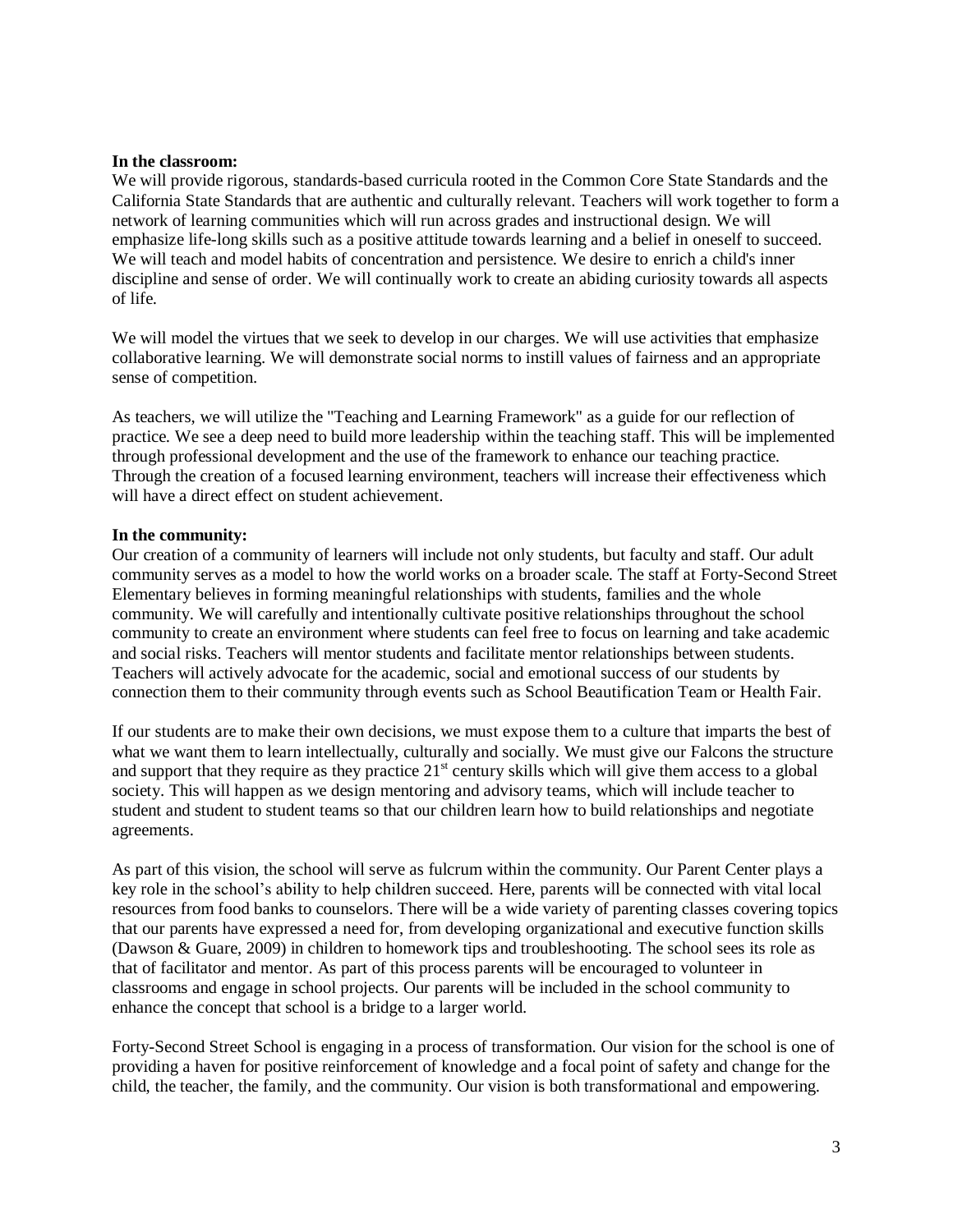## <span id="page-4-0"></span>*3. The Instructional Philosophy*

To implement change at Forty-Second Street Elementary we must reach the whole child if we are to teach the student within. Out teaching is rooted in culturally-responsive pedagogy. We are intensely aware of the situations in which each of our students resides. We do not condemn these but we want our students to no longer be inhibited by them.

We believe that each child has personal needs and unique gifts. Learning must be active, engaging and social. Students must be fully engaged before we require that they apply higher order, critical and creative thinking skills. We do not believe in "one size fits all." This means that our instruction and strategies must push each student individually. For those who are not meeting benchmark, assistance and scaffolding will be applied. However, those that are at benchmark and above will be encouraged to excel. While we strive to create a common core experience that connects all students nationally, we believe that each child must also attain personal benchmarks according to his/her own unique abilities.

We teach for understanding and use assessment as tools to gauge comprehension. We recognize that skills such as critical reading, written expression and mathematic skills are vital in today's world but we believe that there are other equally vital means of expression that our students must learn if they are to truly understand themselves and the world. We support a curriculum that includes visual and theater arts so that self-expression is not denied. Our lessons will be project-based, collaborative and apply critical thinking skills. They will be authentic and inquiry-based, linking thinking skills to the real world – the unpredictable situations that our children face daily inside and outside school.

Our classrooms will not be static but are dynamic with rich, engaging, and rigorous dialogues with skillful questioning. Our students will practice the art of personal expression on many levels. We will create safe classrooms and a safe campus. We want and need that feeling of safety to expand beyond our campus to build a life-long learners, critical thinkers and leaders for their community.

# <span id="page-4-1"></span>**B. SCHOOL DATA PROFILE/ANALYSIS**

## <span id="page-4-2"></span>*1. Where is the school now?*

Forty-Second Street Elementary School, located in the historic Leimert Park area of Los Angeles, is one of the few predominantly African American Schools in the Los Angeles Unified School District. The racial and ethnic make-up of Forty-Second Street School is: Black/African American 70.5%, Hispanic population 27.3%, White 0.9%, American Indian 1.2%. There is a total population of 302 students, including 36 English Language Learners and 11 gifted students. There are 29 students receiving special education services; ten of those students are placed in general education classrooms and receive RSP services and 19 are placed in Special Day classes. Based on Federal government criteria, 100% of our students are classified as economically disadvantaged. According to the LAPD, between August  $14<sup>th</sup>$  and September 14<sup>th</sup>, 2012, 116 violent crimes occurred in a one mile radius of Forty-Second Street Elementary School.

Over the past several years, our test scores have fluctuated, showing no growth over time. For example, in 2010-2011, our CST scores rose 21 points, however, in 2011-2012, scores dropped by 26 points. In addition, we have only met eight of 17 AYP criteria and we are in our seventh year of Program Improvement. Looking further into our data, we have found that the School Performance Meter for 2011- 12 indicates that only 30% of students in grades 2-5 are proficient or advanced in English-Language Arts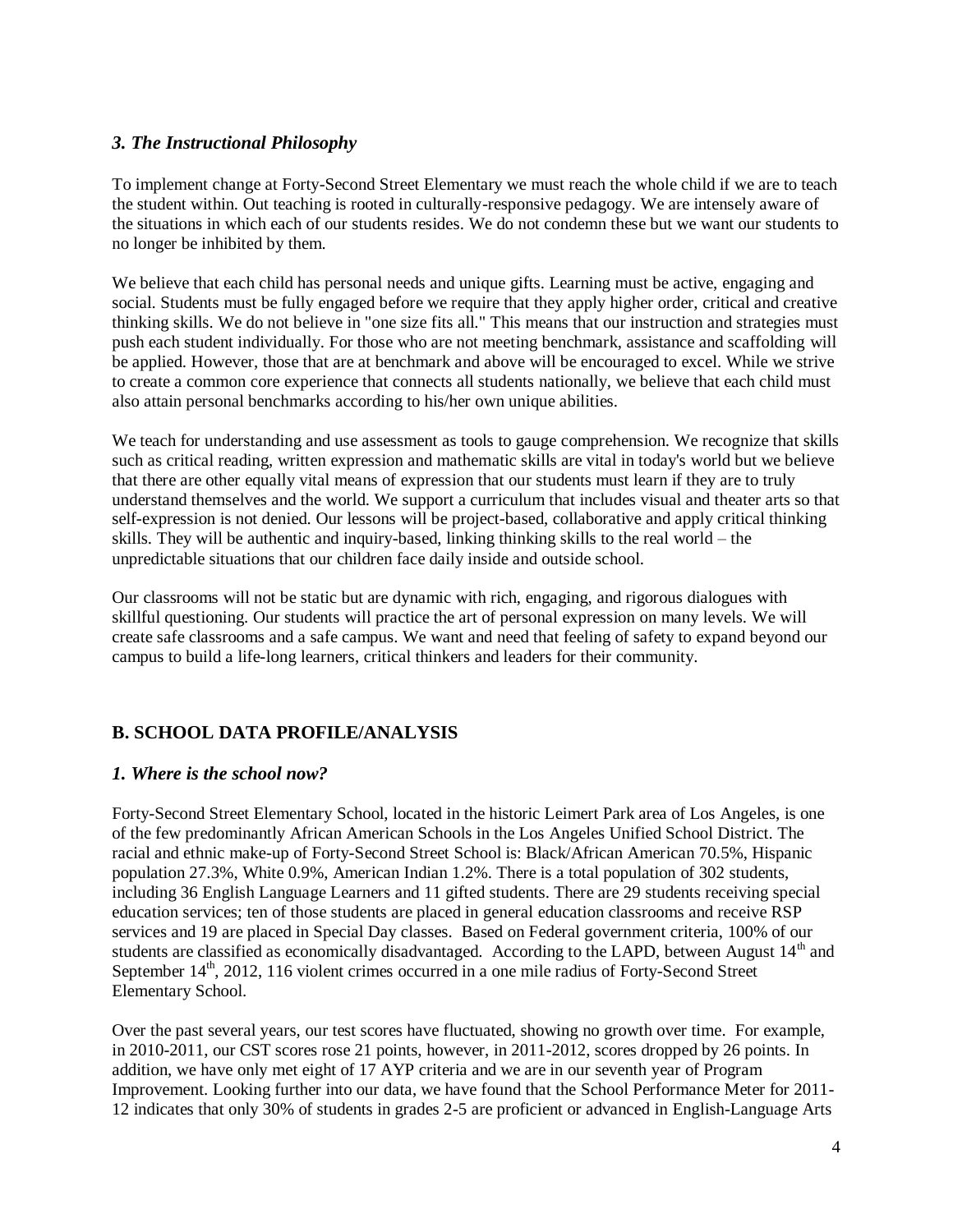and only 31% are proficient or advanced in Mathematics. Even more problematic is the large number of students far below basic and the discrepancies between grade levels. The number of current third through fifth graders that scored Far-Below Basic in English Language Arts was 20 students; 13 students scored Below Basic and 23 students scored Basic last school year. Twelve students scored Far-Below Basic in mathematics; 16 students scored Below Basic; and 17 students scored Basic last school year. Only 31% of our students scored advanced or proficient on the 2011-12 English Language Arts portion of the CST. Only 32% of our students scored advanced or proficient on the Mathematics portion of the 2011-12 CST. Our CST data show that Below Basic and Far-Below Basic scores were concentrated within five classrooms. Two of those five teachers are no longer teaching at Forty-Second Street Elementary School and two have been given different placements.

The School Performance Meter targets for the 2011-12 school year indicate 30% of the students in grades 2-5 are proficient or advanced in English-Language Arts at Forty-Second Street Elementary. The District target is 78.4%. We will have to grow approximately 48.4% this school year. Our short term goal will be to make "Safe Harbor" over the next two years while working to close the achievement gap and meet District criteria. Teachers will be persistent in targeting 5 to 8 students to move a band without having any leakage of students currently identify as advanced or proficient. Students in second through fifth grade scoring proficient or advanced equal 31%. The District target is 79% proficient of advanced. Our goal is to make "Safe Harbor" while striving to move 48% of the students to proficient or advanced without any leakage.

Forty-Second Street Elementary School historically has participated in various district programs to increase the number of identified gifted students. We have hosted school psychologists who have come to analyze assessment data and cumulative records and recommend students. Entire grade levels have participated in GATE screening with OLSAT testing, all with very marginal, minimal results. Some teachers have become more accustomed to looking for students who are having challenges and referring them for SSTs. School wide, we must broaden our focus to seek out those who are achieving and are potentially gifted.

Data from Instructional Rounds using the "Teaching and Learning Framework," indicate that only eight out of sixteen teachers are providing good first instruction. In these classrooms, you hear accountable talk and academic language during group discussions. Students are engaged in their learning and working on projects, not just paper and pencil. However, in other classrooms we continue to see students working on worksheets that are barely to standards. In four out of sixteen classrooms teachers cite student behavior as the main factor impeding student learning. Also noted was a significant difficulty in engaging students at the higher levels of Bloom's Taxonomy. Two out of sixteen teachers ask questions at the recall level, one teacher was observed answering her own questions. These data are reflected in our CST scores.

Currently, as a staff, we struggle to find a common, shared culture regarding our teaching, our concept of learning and our students. Data indicates that some teachers continue to struggle to grasp what is expected from them to close the achievement gap faced by African American students. Others have a clear understanding of the rigor and structure required to allow these same students to excel. Some teachers go to great lengths to develop themselves professionally, earnestly seeking all opportunities to improve their abilities in the classroom. Others see this need as met when they attend weekly banked-time meetings; their classroom practice remains static. This has led to there being no common language or understanding of strategies or best practices that could be applied to raise student achievement. This has also hampered communications between staff members. Many members of our teaching staff have not moved beyond the polite stage in their professional working relationship with other teachers. Many seem afraid to hold honest conversations about teaching, learning strategies and data.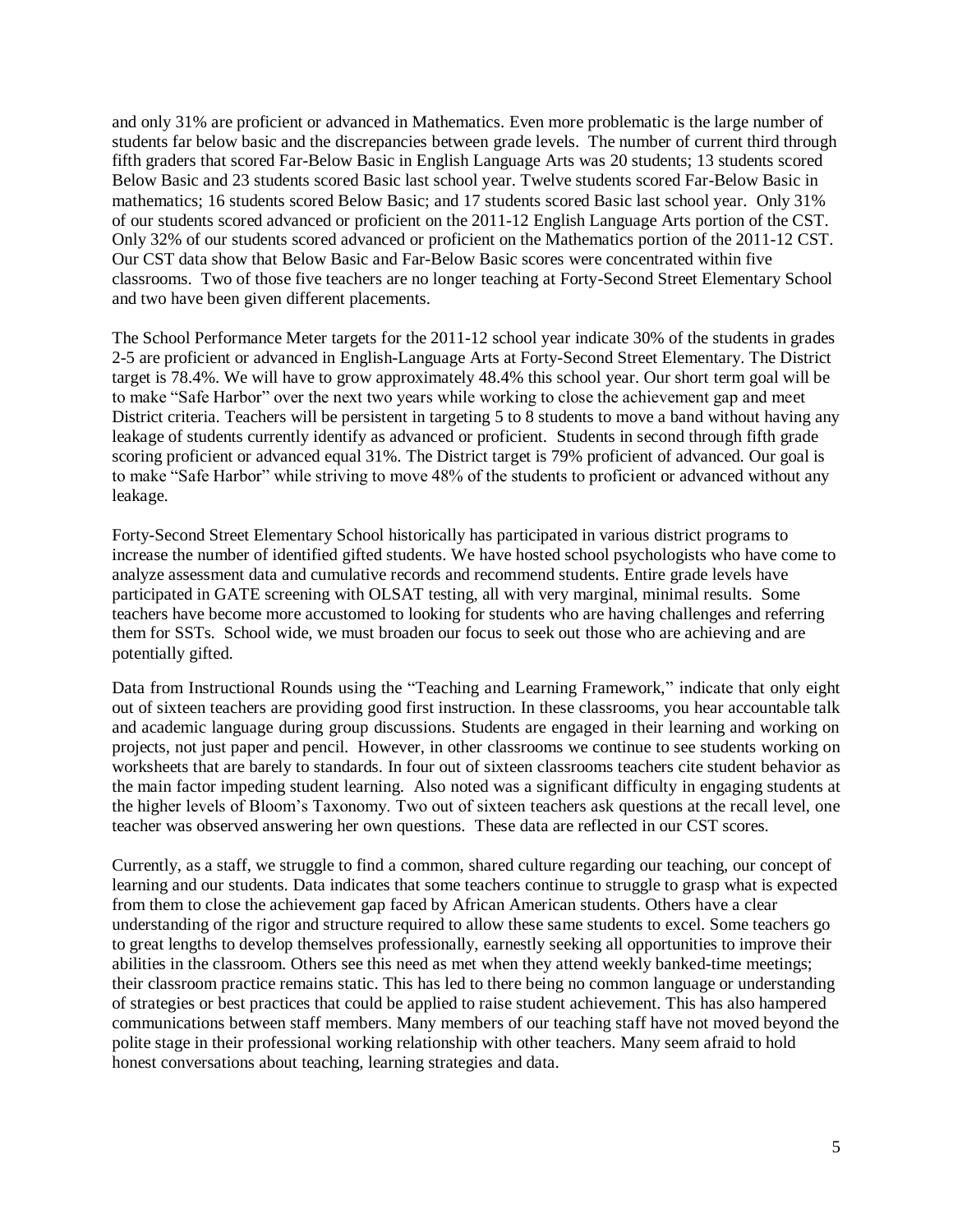School-wide, attendance has been a persistent problem. In 2011-2012, staff attendance was 95.4%. Student attendance was 94.0%. The student transiency rate was 32.6%. Only 63.9% of the staff and 46% of the students had 96% or higher attendance. Furthermore, 68.3% of students were found truant three or more times during the year.

Another persistent obstacle to our success has been student suspensions. In 2011-2012, 44 instructional days were lost due to suspension. The suspensions were for knife/gun on campus, hitting a teacher, calling the teacher names, and threating teachers. In 2011-2012, Forty-Second Street Elementary wrote a behavior plan to address the following risk criteria: large number of African American males suspended (6.4%), students with disabilities (0.6%), and instructional days lost to suspension. While the district data only tracks students suspended from school, students also lost instructional time because of UTLA out of classroom suspensions. There were 23 UTLA classroom suspensions; seventeen of those were concentrated within four classrooms. Two of those four teachers are no longer on staff at Forty-Second Street Elementary School. Teachers cited the following reasons for instituting UTLA suspensions: willful defiance, fighting in the classroom, students being sent to another classroom during the instructional day for time out, not turning in homework or feeling a lack of support from the principal with discipline problems.

Our enrollment has steadily declined over the past years. In 2001-02 enrollment at Forty-Second Street Elementary School numbered 900 students; the decline shows from 2006-07 (600); 2007-08 (511); 2008- 09 enrollment 457; 2009-10 enrollment 438; 2010-11 344; and 2011-12 enrollment 322. The current enrollment is 304 students. Due to decline in enrollment, charter schools continue to bid for this campus. We have an 11 year relationship with Celerity Charter School which has a co-location of middle school students on the campus. They utilize eight classrooms for their program. The decline has been steady over a twelve year period because Forty-Second Street Elementary School continued to loose classes to the charter school. Families have cited various reasons for leaving, including academic rigor, change of address, or other personal matters. Despite this and our lack of consistent academic achievement, about 16% of our families have formed a core group. This group has been persistently loyal to Forty-Second Street Elementary. They want their children to attend the elementary school they attended, which is the neighborhood school. Parents have used Open Enrollment Permits to ensure that their students can attend our school. The parents have faith that the staff will be able to right the ship and exit Program Improvement. Parents want a high quality education for their children. Parents, when able, are engaged as room parents in a number of classrooms.

#### <span id="page-6-0"></span>*2. Our Most Urgent Challenges*

Seven years of Program Improvement is seven years too many, and drastic measures must be taken to improve the current state of education at Forty-Second Street Elementary.

In order to achieve our clear vision of a successful student and effective school, we have focused our efforts on four urgent and actionable challenges. We feel that, in concert, addressing these four particular challenges will lead to a rapid, meaningful, and relatively smooth transition into a new and effective school. We need to:

- 1. Develop a Professional Learning Community.
- 2. Create a Positive School Culture.
- 3. Create a more Meaningful Learning Structure for Standard English Learners.
- 4. Turning Around Attendance –as part of a More Positive Learning Culture.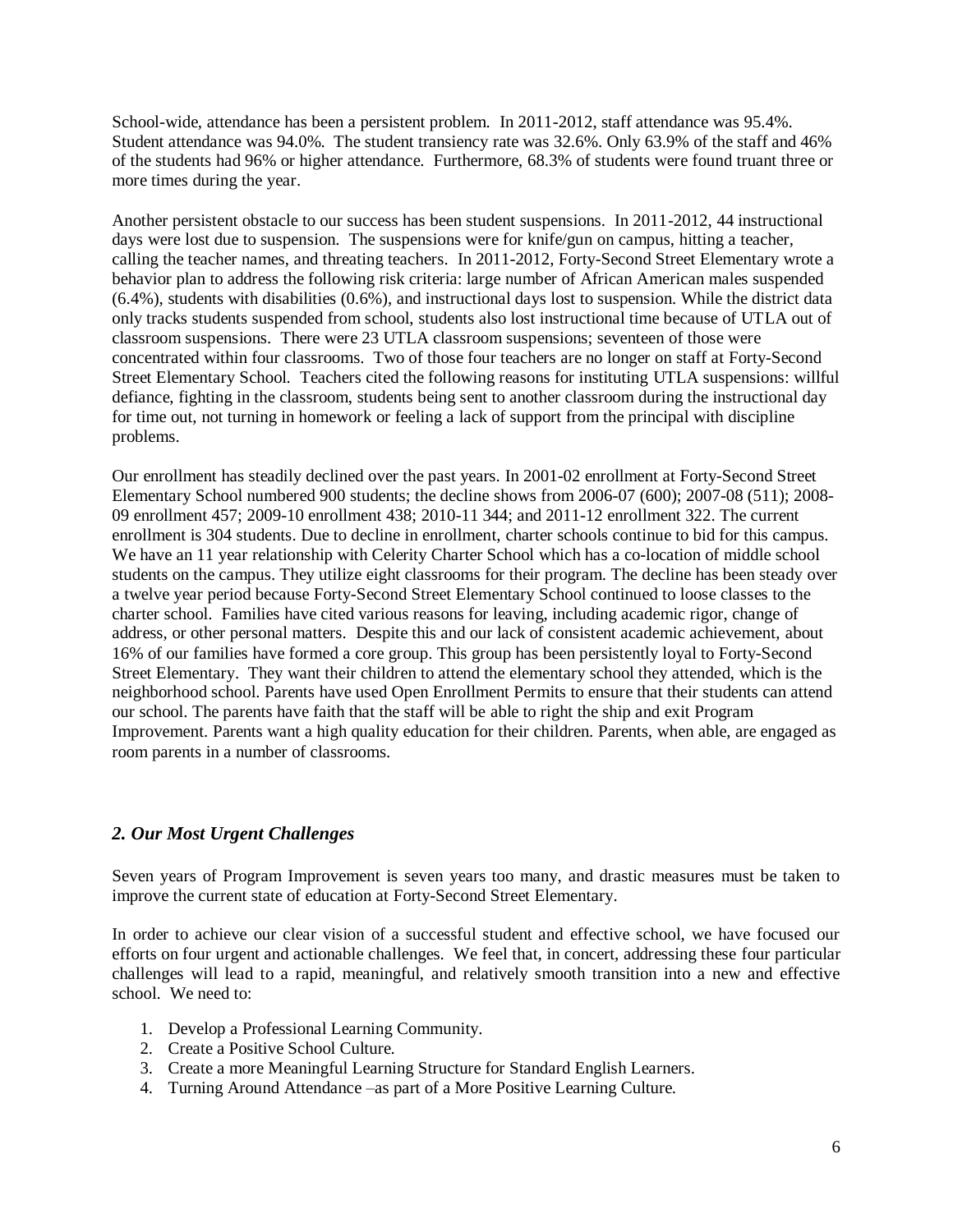#### **Developing a Professional Learning Community**

Currently, there is a great deal of variation in the quality of instruction. The variation in performance comes from many of the factors noted above: varied appreciation of what is expected of them, perception of professional development, and shrinking school population. This variation in performance ultimately impacts students. As a result, our CST scores and teacher assessments reveal that a majority of our students begin a new grade level unprepared. Annually, therefore, the achievement gap widens and students become less capable of meeting the academic rigor required to close the gap.

Typically student behavior is cited as the reason for not providing adequate instruction to all students. Since 2010-11 the staff has attempted to remedy this problem by encouraging teachers to loop with their class. This has been accepted and utilized by a large portion of teachers. Results have been mixed. For the 2012-2013, seven of our teachers looped with their classes. When the teacher is effective, achievement has improved. However, when the teacher has struggled, it has led to students who are further behind academically to continue to fail.

#### **Attendance Turnaround**

While this is concretely a part of school culture, its effects are so detrimental overall, that we believe it is critical to curtain attendance problems if we are to be successful academically.

Also, we cannot affect all elements of poor attendance; these must all be noted to give an adequate perspective of the school. We cannot impact the student transiency rate of 32.6%, however, such a high rate is detrimental to the overall functioning of the classroom on the most basic levels of instruction. This has a tremendous impact on quality of engagement. Students who are told by parents that they are only to be at the school for a few weeks and then transfer out put forth less effort and see their time in the school more as waiting than working.

Daily attendance for students is something that we feel we can and must change if we are to turnaround achievement in the school. Only 63.9% of our students had 96% or higher attendance. This means a critical loss of instruction which impacts both achievement and engagement. Records show that 68.3% or students were truant three or more times per year. This shows a disregard for the educational process. For the teaching staff to create engagement, we must teach our community that attendance is obligatory, a requirement for achievement and success.

Likewise, we must model this desired behavior. Staff attendance is only 95.4%. This also represents a loss of instructional time.

#### **Creating a Positive School Culture**

Attendance is only one factor that must be considered if we are to create a positive learning environment. On various levels, relationships across Forty-Second Street Elementary are not constructive. We believe that three different connections need particular consideration: student to student, teacher to student (adult to child), and school to community.

On the playground students do not feel or operate in a healthy spirit of competition. There is an "all or nothing" attitude that pervades. This does not allow for healthy play and follows students when they return to the classroom.

In the classroom, students do not feel a "safe" or open classrooms, having a detrimental effect on instruction, creativity, and critical thinking. As part of the pedagogy of poverty, in many instances students appear to be working, but in fact are not engaged but merely appearing busy. In these situations the students are maintaining their own form of control by absolving themselves of responsibility for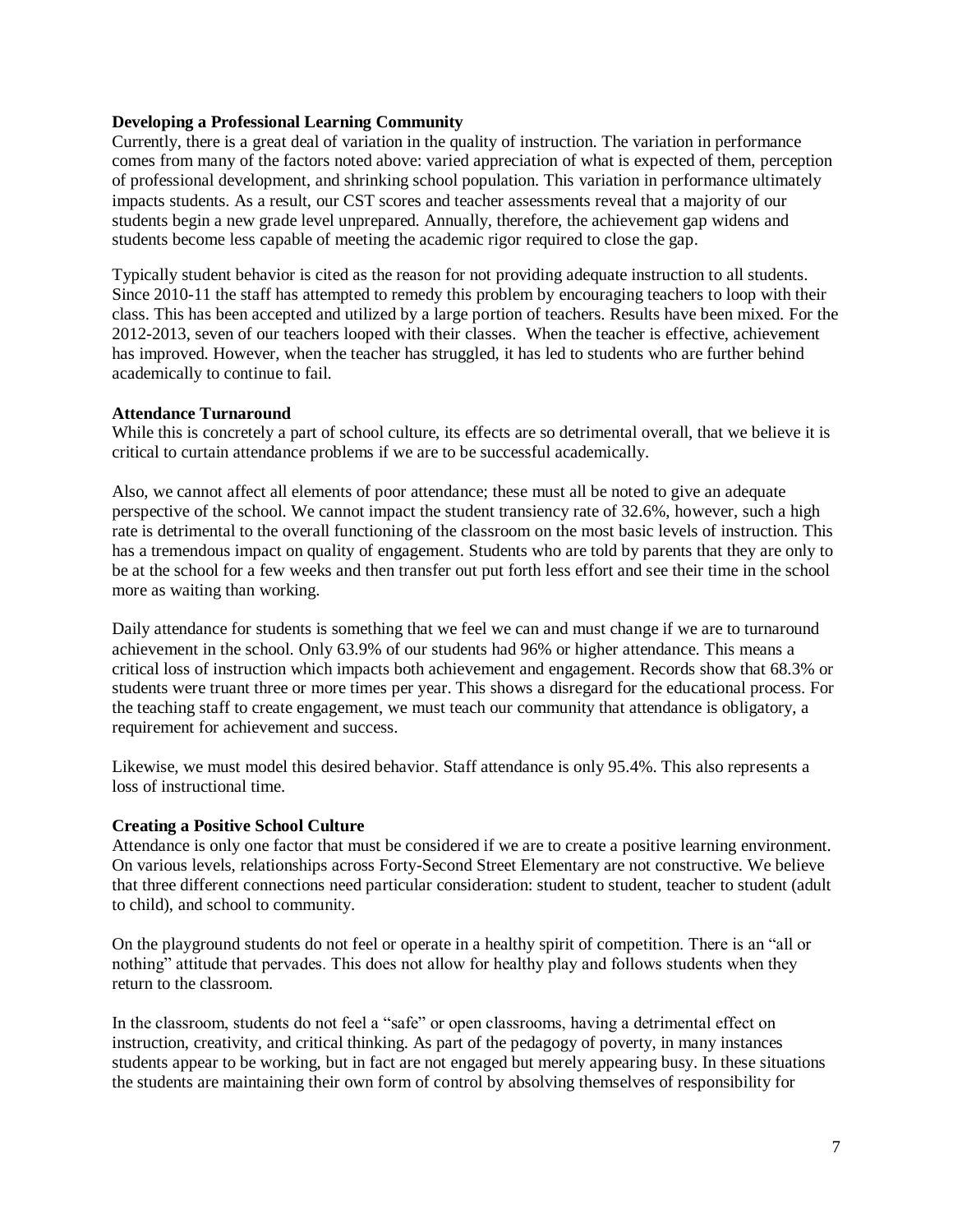learning. This puts the onus on the teachers, for "making" them work and succeed, a position that is unwinnable. (Haberman, 1991)

Teacher-student connections are limited. While some students form close relationships with a particular teacher, especially with some in the looping format, students need additional positive adult models. Data and research shows that students who have parents or guardians involved with their education typically achieve at higher rates, barring other outside factors. (Jeynes, 2003) Where parents or guardians are not available, teachers can fill that void. (Chenoweth, 2007) Part of changing the culture and climate of the school means teachers must extend themselves. We recognize that services such as providing after-school tutoring and literacy support are required if we are to support the model we wish our students to strive for. We must also go beyond the traditional and establish ourselves as mentors/advisors. We must set up concrete structures that support and model healthy, positive relationships.

This also is part of what we need to do for the community. The school must act as a model and a support to the community. We must encourage and assist our families in need. Many of our families lack the information necessary to reach appropriate agencies from social services to food banks. They need parenting support and classes. They need access to health services. The lack of such essentials impacts directly on education. In many instances we are dealing with Maslow's hierarchy on a very basic and troubling level. While we provide many meals at the school, we must make an effort to make certain that nutritional needs are met off campus and that students can concentrate on their homework rather than where they are going to sleep that night.

#### **Structures for Standard English Learners (SELs)**

Eight-three percent of our student population is Standard English Learners (SELs). They are either native English speakers or they have been reclassified based on their CELDT data. The tragedy is this subgroup, those who are able to speak, read and write English are failing to made adequate academic growth according to CST data. They are scoring below and far below. The reasons for this are varied but in general point to approaches that are not focused on the needs of the school population. This is an area where teachers need to reach agreement on the fact that more needs to be done, but have not yet either created or found a methodology that works across grades. More important perhaps is the fact that without a vocabulary that is constantly being enriched, students are being cut off from key concepts and ideas. Teachers are working to end this obstruction to learning, but they must form consensus and improve methodology to show improvement.

## <span id="page-8-1"></span><span id="page-8-0"></span>**C. SCHOOL TURNAROUND**

## *1. What specific strategies, practices, programs, policies, etc. must be employed to address each priority area?*

Forty-Second Street Elementary School cannot simply turnaround, it must transform. Central to that transformation is the cultivation of a vibrant community of scholars. From our youngest students to our most seasoned teachers and administrators, all must be engaged in an active quest for scholarly development. The bottom line is that teachers must collectively take responsibility for the success of every child on campus if a school transformation is to occur. (Chenoweth, 2007) This will take tremendous change in our daily habit and behaviors.

#### <span id="page-8-2"></span>**Professional Learning Community**

Our test scores have risen and fallen essentially staying in the same place for years. As a central piece to our transformation, we work as a team to improve the quality of teaching and learning. Our long term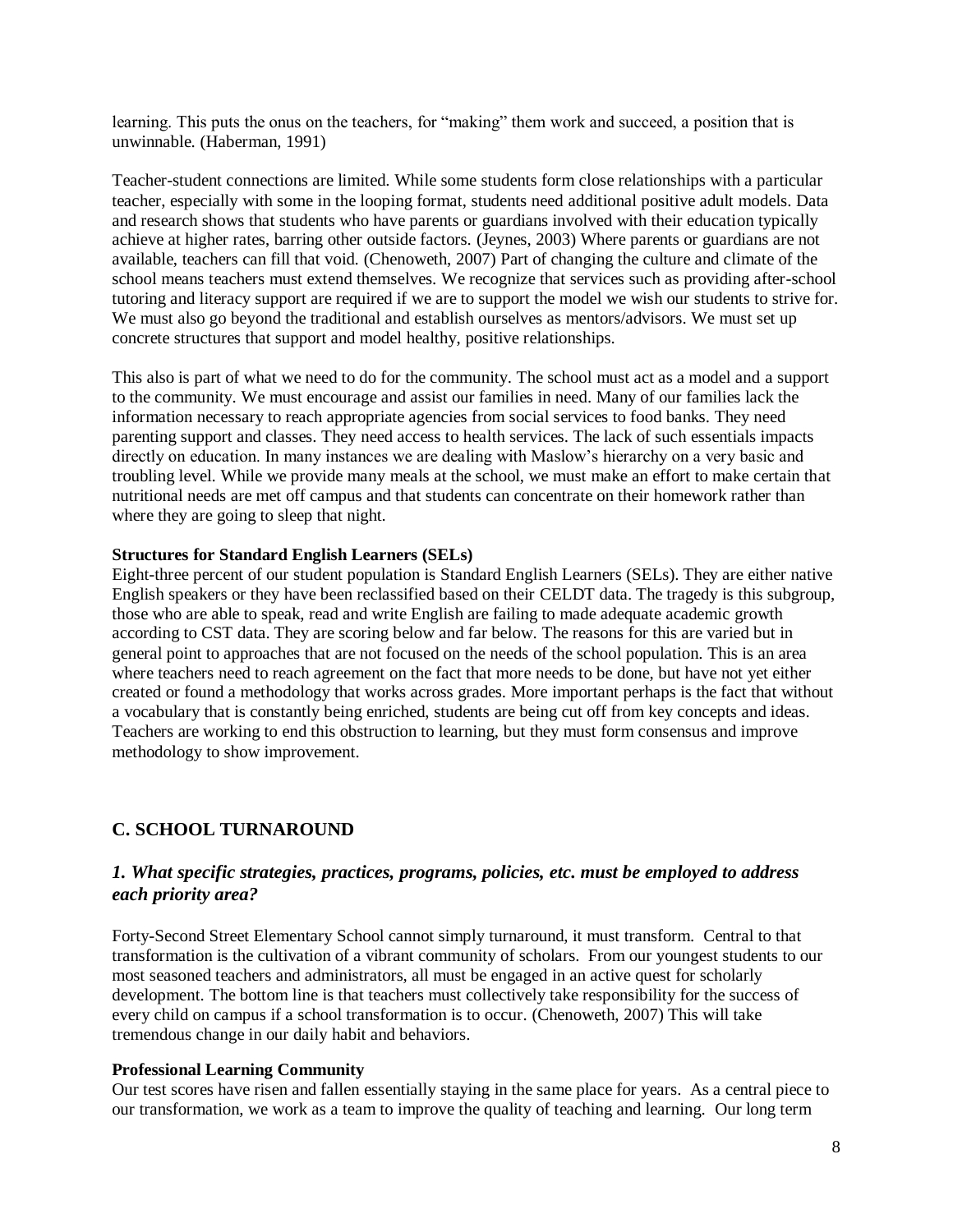goal proves that our staff can provide effective instruction and close the achievement gap. We have agreed to increase targets numerically with the percentages in the performance framework to guide us in our work. However, we recognize that this only maintains the achievement gap so we have an internal goal that is at a higher percentage. We aim to increase our API one hundred points by 2017 to move Forty-Second Street Elementary School into the 800 club and, subsequently into the 900 club.

We know that teacher effectiveness is central to student success. "If the teacher is ineffective, students under the teacher's tutelage will show inadequate progress academically regardless of how similar or different they are regarding their academic achievement." (Wright, 1997) Therefore, by June 2013 88% of teachers will be considered Effective according to the "Teaching and Learning Framework." The "Teaching and Learning Framework" will guide classroom observations by teachers and administrators. Classroom observations will focus on: 1. Good first instruction, 2. Increased student engagement, 3. Management of routines, procedures, and transitions, and 4. Appropriate scaffolding for Master Plan students and students receiving special education services. These goals will be monitored qualitatively and quantitatively through Instructional Rounds, DIBELS, and Core K12 data. Evidence of practice will be reviewed at weekly staff and cohort meetings.

The first step is a transformed and professional culture focused on building a community of practice. (DuFour & Eaker, 1998) We must be accountable to each other and support to each other, understanding that our successes are more valuable and our challenges more manageable when our efforts are combined. (Darling-Hammond & Richardson, 2009)

#### *Professional Study*

 $\overline{\phantom{a}}$ 

Developing a common culture and belief system regarding teaching and learning begins with study and honest discussion. We begin this by analyzing the "Teaching and Learning Framework." We must answer the following questions: What are the next steps at Forty-Second Street amongst the teaching staff and community to ensure that all, not 50%, of staff is Effective or Highly Effective utilizing good first instruction? How will teachers move from sage on the stage to facilitator? How do students become accountable on a daily basis for their learning? Faculty must acknowledge the incongruity between a proposed commitment to learning for all and the absence of a coordinated strategy to respond when students do not learn.

Using the Say, Mean, Matter strategy<sup>1</sup> (Mack-Kirschner, 2005), we will move into studying articles and books as part of our weekly two hour Professional Development. We will begin our study with Haberman's *The Pedagogy of Poverty* and moving into the work of Richard DuFour, Rebecca DuFour, Robert Eaker, and Gayle Karhanek. We will begin with *Whatever It Takes: How Professional Learning Communities Respond When Kids Don't Learn*, perhaps following with *RTI2 From All Sides: What Every Teacher Needs to Know* by Mary Howard. The goal of this study is to develop the three big ideas of a professional learning community: 1) Common belief that the fundamental purpose of Forty-Second Street Elementary School is to ensure that all students achieve at high levels and that all stakeholders are committed to becoming lifelong learners to support that work; 2) Faith in collaborative teamwork and interdependence among teaching and administrative staff is central to continuous improvement at Forty-Second Street Elementary, and 3) Laser focus on data to monitor student achievement and flexibility and agility in developing solutions when data shows we are not meeting our goals. (DuFour & Eaker, 1998) We must move beyond polite conversations to hard discussions that challenge our assumptions and forge a common philosophy and shared language

 $<sup>1</sup>$  Refer to Appendix B for Mack-Kirschner's description of Say, Mean, Matter</sup>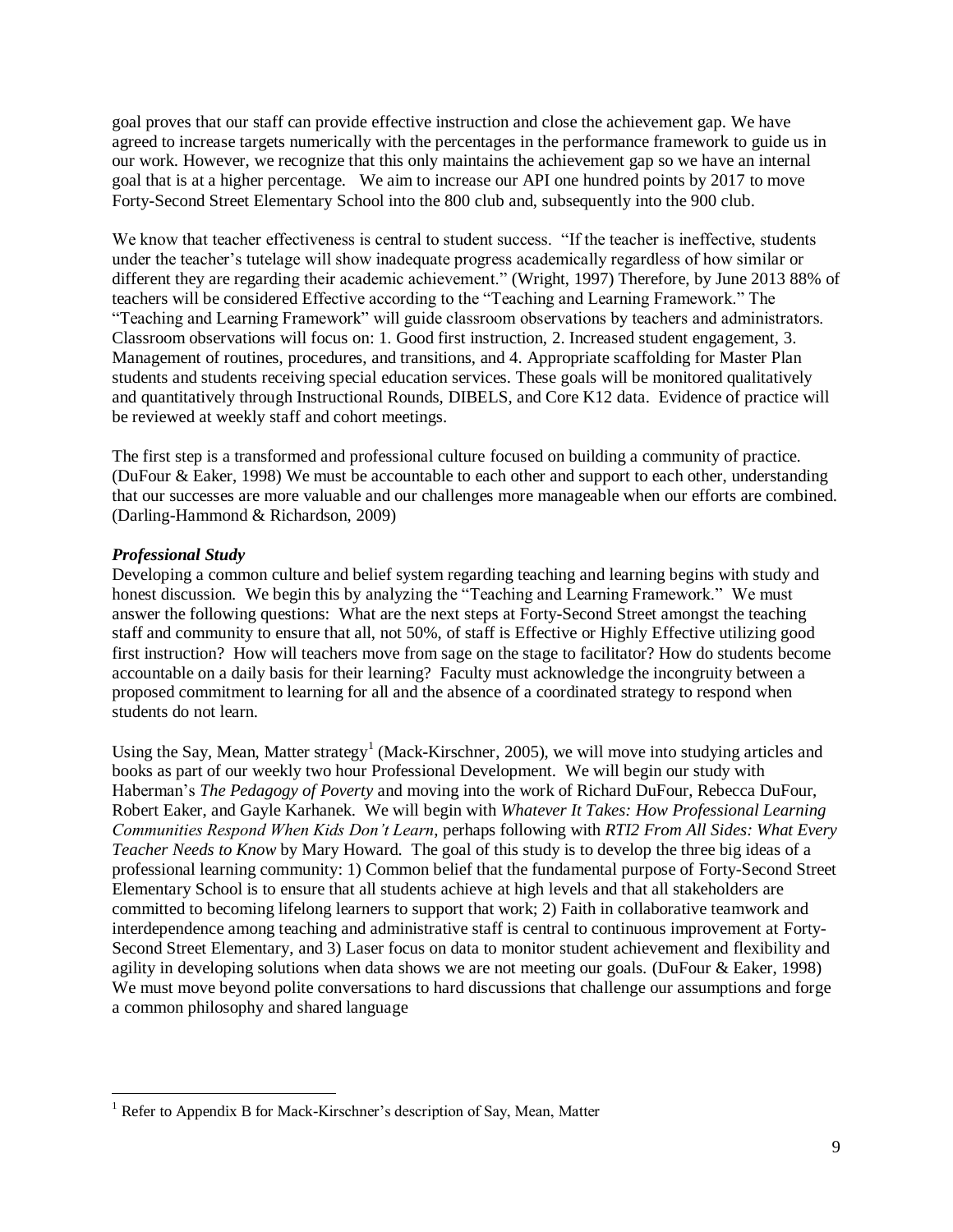#### *Professional Cohorts*

Professional cohorts at Forty-Second Street Elementary School will be organized by grade level and meet weekly. During cohort meetings, students work on comprehension skills, vocabulary development, and developing automaticity with basic math skills will be supervised by administrators and other staff. Within cohorts, teachers will engage in a reflective teaching cycle. (Cruickshank, 1987) Starting with Common Core State Standards, California State Standards, and student data, cohorts backwards plan to develop common grade level assignments in order to meet SMART goals and develop action plans with next steps. Cohorts will discuss similarities and differences in teaching strategies and student outcomes and examine student work. Cohorts will share a Weekly Reflection Journal to reflect and analyze their practice. (Atkinson & Bolt, 2010)

Our professional cohorts will also work to address the specific teaching needs of each member. Teachers will utilize the Peer Coaching Model (Bruce & Ross, John, 2008) for observations and the "Teaching and Learning Framework" as a rubric for evaluating our practice. We will identify areas of study to improve as teaching professionals and engage in research and discussion that leads directly to classroom practice. Specifically, we will begin by focusing on 1) Management of Routines, Procedures, and Transitions, 2) Quality and Purpose of Questions, and 3) Discussion and Student Participation, with an eye to developing each teacher as a highly effective professional as defined by the Teaching and Learning Framework. Just as our students must practice multiplication facts until they attain automaticity, teachers must practice developing and using high-level questioning into the fabric of their daily classroom instruction.

The Peer Coaching Model was selected to develop trust between colleagues. "One of the more popular techniques, reciprocal peer coaching, enables teachers to observe one another and exchange support, companionship, feedback, and assistance in a coequal or nonthreatening fashion." (Koeler, McCullough Crilley, Shearer, & Good, 1997) We are asking our teachers to make significant changes to their current practice, and to move towards new habits of mind. We must create a supportive system for our teachers to help them make this transition.

#### *Instructional Rounds*

We will use the protocol of Instructional Rounds<sup>2</sup> (City, Elmore, & Fia, 2009) to move the discussion beyond cohorts to the school-wide teaching community. Instead of teaching in isolation or only sharing with one trusted peer, the teaching community must have opportunities to observe each other regularly. We clearly understand the teaching style and practices of our colleagues. In the same way that we challenge our students to achieve their highest potential through discourse, lesson studies, and schoolwide walk-throughs, we challenge our colleagues to achieve their highest potential.

Instructional Rounds are to be held on a monthly basis initially, however the specific timing will be adjusted as we begin to implement our plan and have a better understanding of our needs. The debrief sessions will be held in the full staff meeting with reflections and comments posted and visible to the school community. Cohorts will address finding of Instructional Rounds. Administrators will address findings with specific teachers.

#### *Lesson Study*

 $\overline{\phantom{a}}$ 

Cohorts will team up for Lesson Studies to address the findings of Instructional Rounds or skills and strategies that teachers identify as areas of need. Lesson Studies will be focused on specific observable elements of highly effective teaching. Some examples of high priority elements are lesson flow, student engagement, questioning, and classroom culture. Ideally, we will develop partnerships with similar schools (e.g. Western Avenue Elementary, YES Academy) to move our Lesson Studies beyond the staff of Forty-Second Street Elementary School and develop a larger pool of professional relationships.

<sup>&</sup>lt;sup>2</sup> Refer to Appendix C for description of Instructional Rounds from City and Elmore's website.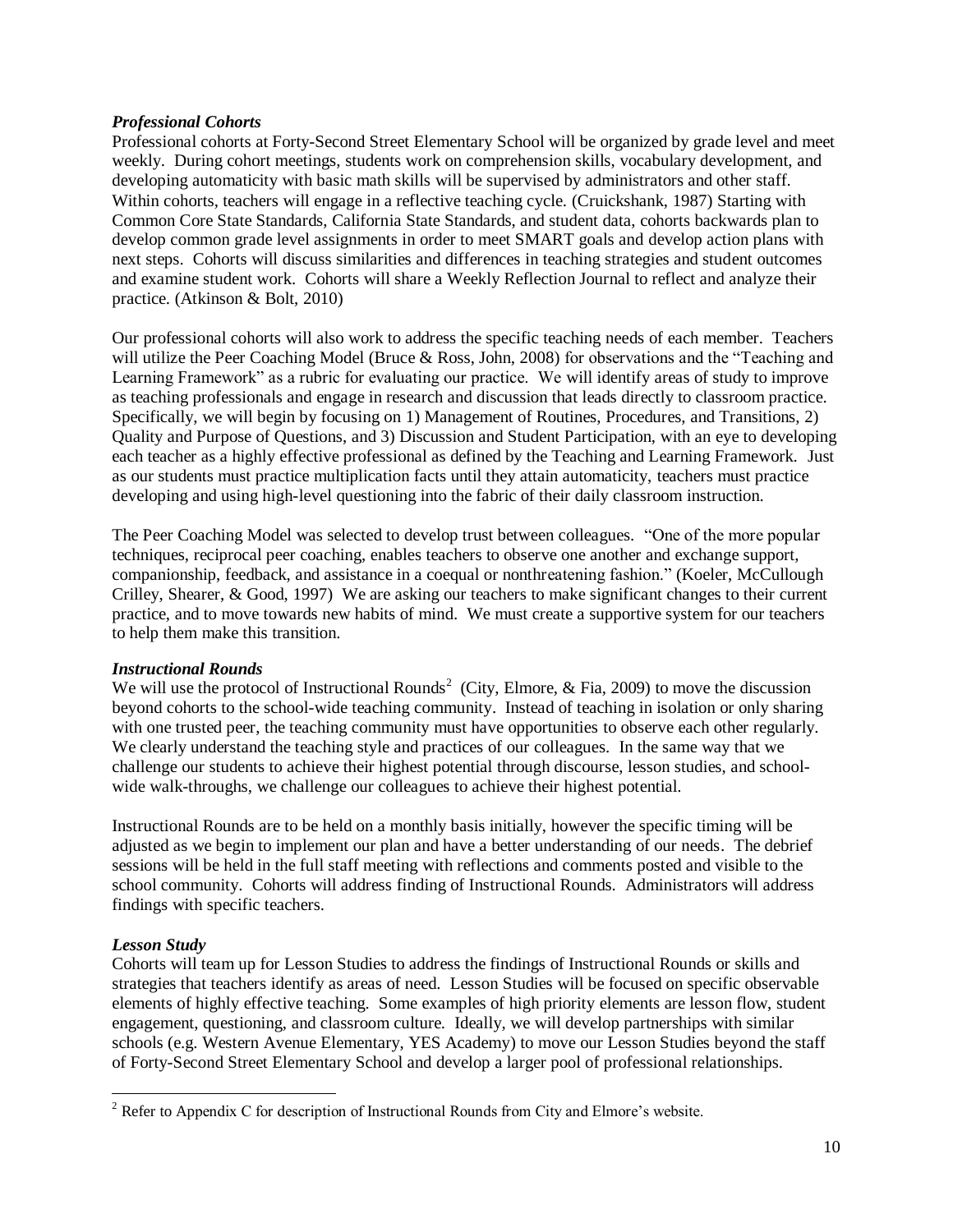#### *Professional Development*

Building on data developed through Instructional Rounds and the study of student work, teachers will develop the content and structure of the majority of the professional development (PD). Instructional Rounds conducted early in the 2012-2013 school year has led to identifying the following key strategies to close the achievement gap: 1) identifying similarities and differences (compare and contrast), 2) summarizing and note taking, 3) reinforcing effort and providing recognition, 4) homework and practice, 5) the Master Plan (nonlinguistic representations), 5) cooperative learning, 6) questions, cues, and advance organizers, 6) setting objectives and providing feedback, and 7) the Common Core Standards (generating and testing hypotheses, close reading, and academic discourse). These seven skills form the current focus of our PD. That focus will change over time as we reassess our needs through Instructional Rounds and other classroom observations. As teachers improve their skill and efficacy within the classroom, instruction becomes more individualized, differentiated, and effective, leading to increased student engagement, achievement, and confidence.

#### *Instructional Practices*

Our teacher cohorts, Instructional Rounds, and PDs are viewed from the lens of boosting achievement for our Standard English Learners (SELs). Historically our English Language Learners (ELLs) have outperformed our SELs. Transforming Forty-Second Street Elementary means ensuring that our SELs have access to and mastery of the standards. Some of the key strategies to be studied, practiced, and integrated by the teaching staff include contrastive analysis, academic, personal thesauri, reshaping the curriculum, and developing computer expertise in word processing, presentation, and research for students. (Gay, 2004) Developing our teaching skills to address these concerns must be clearly present as we work to develop as highly effective teachers.

We must make two pivotal shifts in the way our classrooms operate. Our teachers must become comfortable in a new role as facilitator and in structuring a larger portion of their time in small groups delivering tailored instruction. Making these shifts will require teachers to step outside of their comfort zone. To be successful, we must provide opportunities for our teachers to observe classrooms that have made these shifts. Teachers must believe it is possible.

To meet the needs of our students, particularly our SELs, teachers must shift from the more traditional role of a classroom teacher (Haberman, 1991) to that of a facilitator or knowledge consultant. (Fisher & Frey, 2008) We believe this is vital to improving the quality of teaching for all students, but particularly for SELSs and particularly for our specific students. At times, students must take the lead in the classroom. They direct portions of small- and whole-group lessons. When the student has ownership of their learning, an understanding of the role that they play in the systems that guide their learning, they are prepared to navigate middle school, high school, and college, where they may have less support in each stage.

In order to continue to challenge our highest achievers while providing effective intervention for all of our students, teachers must organize much of the learning day for universal access by structuring classroom engagement into small group instruction. Working in small groups ensures that the skills and strategies being taught are tailored to the specific needs of each child. It also ensures that the teacher can accurately monitor student engagement and learning. In a small group, no student can be over-looked, and each child has the attention of the teacher.

#### <span id="page-11-0"></span>**Academic Achievement**

As we focus on developing ourselves as highly effective teachers, we must not lose our unwavering focus on student achievement. That focus starts with systematic monitoring of student learning. Teachers must use DIBELS and CoreK12 progress monitoring resources to gauge student achievement on weekly basis.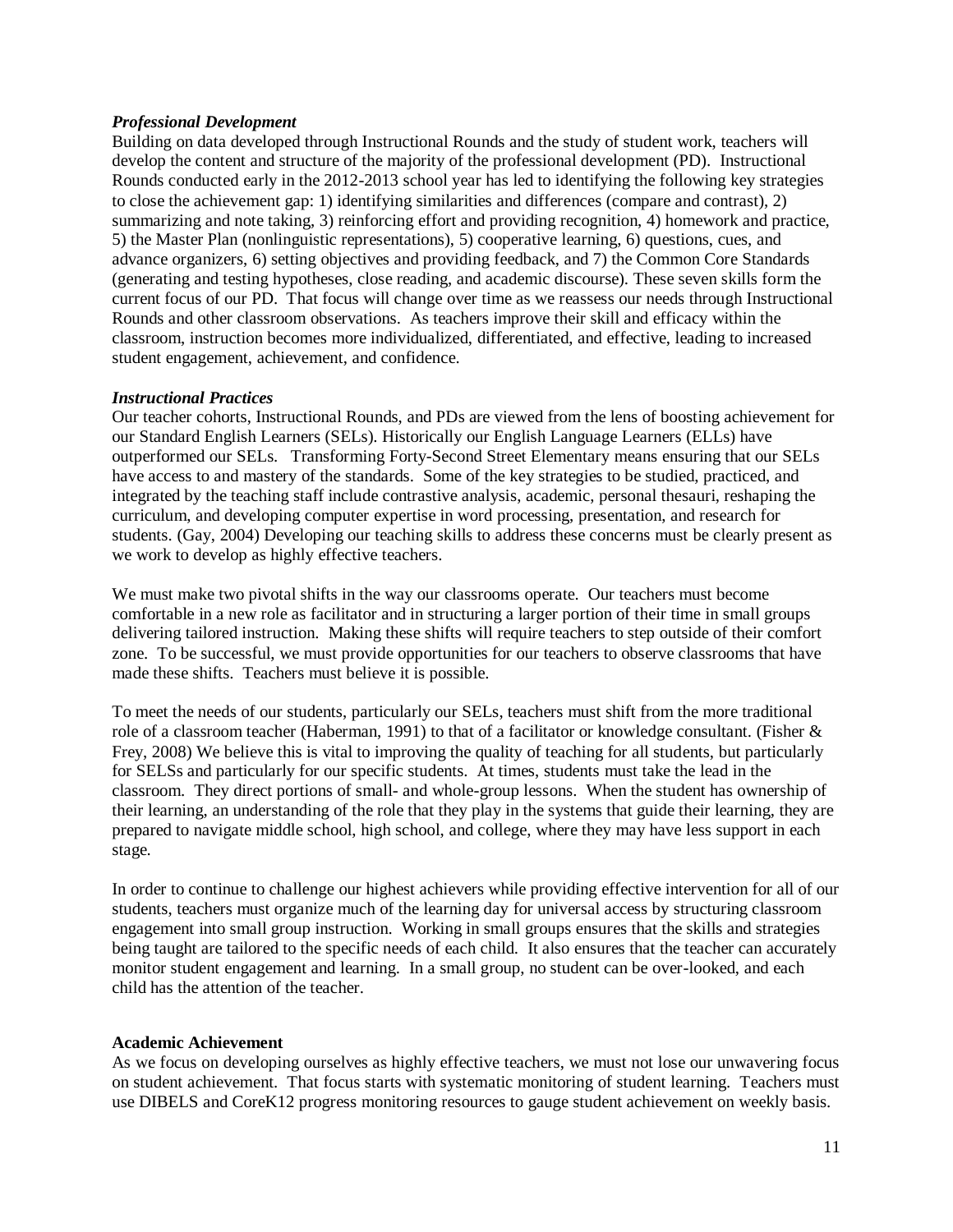# *RTI2*

High quality Tier 1 instruction is the focus of our work as a Professional Learning Community. To fulfill our commitment to the Forty-Second Street Elementary School community, all classrooms must be led by highly effective teachers. However, some of our students will need extra support, beyond excellent teaching and effective grouping at Tier 1, to succeed. Tier 2 is designed for those students; the instruction is characterized by including "supplementary resources to implement high-quality instructional strategies; target interventions at higher levels of intensity; ongoing formal and informal assessment." (Howard, 2009) Our lowest achieving students (Far Below Basic and Below Basic) are prescriptively targeted for intervention to move them to the next band. We use a variety of methods to provide additional instructional time for our struggling students. In order for these interventions to be successful, they must be data driven, with a laser focus on individual needs.

- The five lowest achieving students will receive targeted intervention daily within the classroom.
- The five lowest achieving students will also receive targeted intervention from UCLA (college  $\bullet$ student) and OASIS (retired teachers) tutors.
- Students who scored Basic on the previous year's CST test will receive one hour of small group  $\bullet$ targeted lessons utilizing BURST materials provided by paraprofessionals during the Tuesday Bank Time hour
- Each teacher will provide two hours per week of small group tutoring outside of the six hour school day (further described below)

The intervention cycle depends on regular review of data and progress. Our immediate goals within RTI2 are 1) Good first instruction, 2) Increased student engagement, and 3) Appropriate scaffolding for English Language Learners, resulting in a 39% increase in 2013 CST scores. When progress is lacking, a Student Success Team (SST) meeting is held. The classroom teacher, administrator, and specialists meet to examine data and discuss strategies. At this point, Tier 3 interventions may be prescribed. At Tier 3, the Resource Services Provider (RSP) collaborates with the classroom teacher to harmonize strategies and increase frequency of interventions. (Howard, 2009)

#### *Commitment to 100 Hours of Service*

At Forty-Second Street Elementary School, the teachers will commit to 100 hours of service beyond the scope of their six-hour daily commitment. The primary focus of these hours will be to the deliver high quality, small-group, tailored instruction to meet the needs of our Basic to Far Below Basic students to support our quest to grow one hundred points over the next five years. Two of these hours per week (a total of 66 hours) will be devoted to small group tutoring using the BURST system. The BURST system is used to identify specific reading skills that students lack and to create tailored, small-group instructional programs, the necessary ingredients for successful intervention. (Foorman & Torgesen, 2001) Grade level cohorts, in conjunction with the principal, will make data driven decisions regarding targeted student populations. For example, in kindergarten, the initial focus may be on our lowest students, a fifth grade cohort may choose to focus on students at the cusp of moving up a band, while a second grade cohort may select a group on the edge of dropping down a band. After a ten week cycle, the principal and cohorts will review the data and make decisions regarding the next area of focus. While the scheduling of these hours is at the teacher's discretion, teachers turn in weekly logs demonstrating the work they have done. Tutoring curriculum and data are discussed with administrators at weekly cohort meetings.

The remaining 34 hours are also logged and are used, with administrative approval, in a variety of ways to support our transformational efforts. The following will be required tasks that will fulfill the 100 hour commitment. Teachers must plan, schedule and participate in a minimum of three community-building activities (e.g. school-sponsored picnic, ice cream social, orientation, family nights) and a minimum of two school-wide academic events (e.g. Science Fair, Student Books/Art Exhibitions, Grade-Level Benchmark and Culmination Events).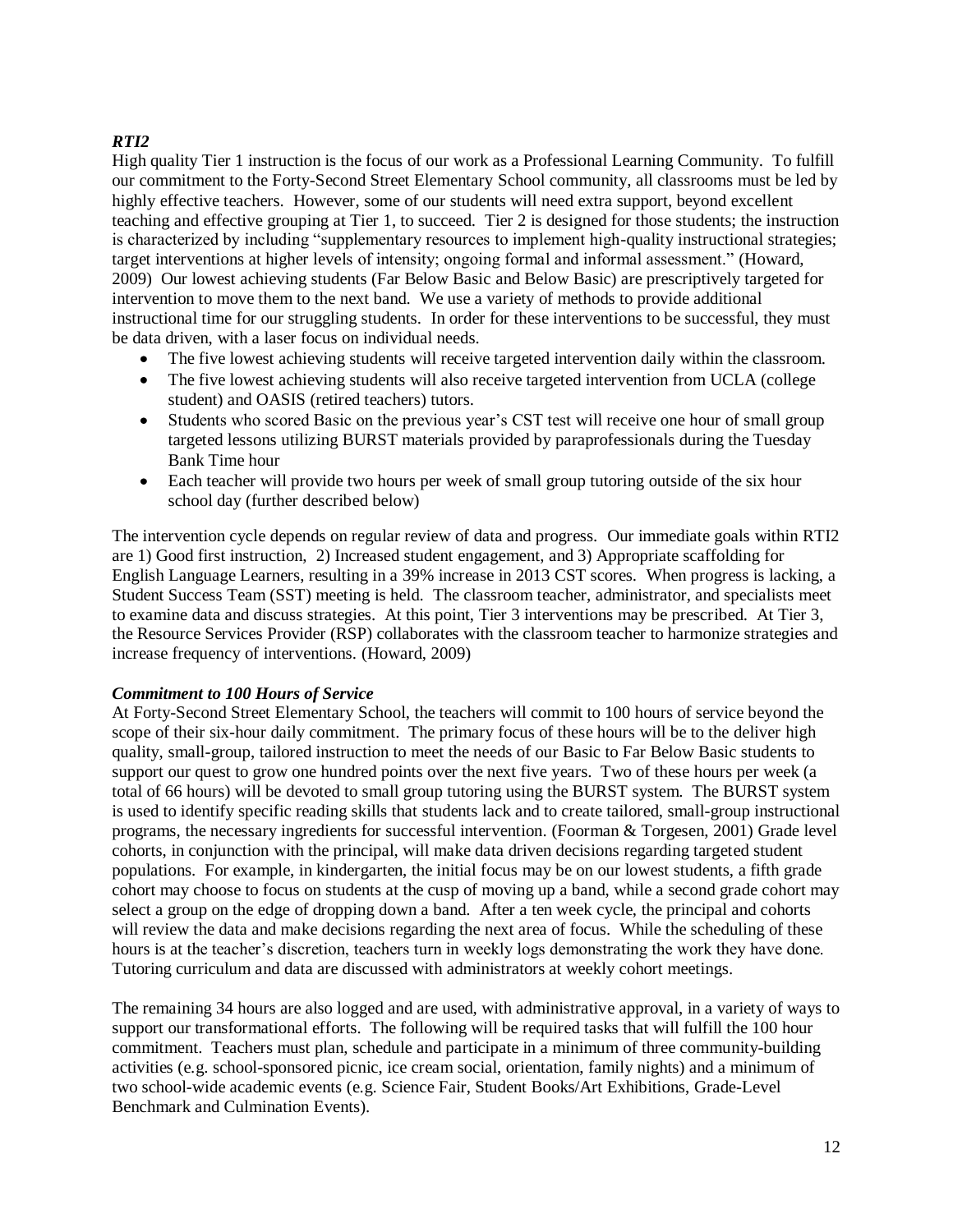There are a variety of ways for teachers to fulfill their 100 hour obligation. All optional tasks must be submitted in written form for principal approval before hours can be logged. Teachers may work closely with another teacher as a mentor or mentee, collaborating with planning and personal teacher growth. Teachers may plan and deliver professional development that meets needs identified by teachers or administrators or related to the implementation of various programs within the scope of our plan. Teachers may participate in Individualized Education Plan meetings, Student Success Team and intervention meetings as needed and beyond the scope of the six hour school day to support student achievement. With administrative supervision, teachers may also develop their own tasks to support the school and student achievement.

#### *GATE Students*

Currently, there are only eleven students identified as GATE and most of them are in fourth or fifth grade. We are making a concerted effort to target potential GATE students in the 2012-2013 school year. The Fine Arts and Music teachers are identifying students and gathering applicable portfolio evidence for potentially gifted in visual arts and music. The GATE coordinator will provide in-service for teachers to identify our top performers for GATE screening. In addition, we are strongly encouraging teachers to participate in the GATE certification cohorts that are being offered through the school district. As part of our focus on teacher practice, we are working to employ the notions of depth and complexity to students we currently teach, gifted or not. Gifted students are clustered so that they may benefit from a teacher with GATE experience.

With principal supervision, certified GATE teachers serving cluster classes will use some or all of their two hours of weekly tutoring to provide high quality enrichment to GATE students and those being screened for the program. Students will engage in student selected inquiry projects. To best serve our gifted students, we must give them the structure and support to develop to their highest potential.

#### *The Arts*

We believe that engaging students in a climate of rigorous scholarship depends on highlighting more than literacy and mathematics. (Hamblen, 1993) Every student at Forty-Second Street Elementary School has weekly music classes. All classes also receive a second art class, either Fine Arts or Dramatic arts, on a weekly basis as well. Students have opportunities to develop their unique interests and talents.

Through the Arts & Language Arts program for elementary school teachers with the Getty Center, four of our teachers have received free professional development that introduces them to meaningful and engaging strategies for developing students' oral language, listening, and writing skills through works of art in the Getty collection. They also attended training on Language through Art: English Language Learner Enrichment Curriculum. Teachers develop arts-integrated language arts lessons tailored to their existing language arts curricula. Teachers use taught strategies for creating open-ended questions that elicit student engagement with works of art. Teachers incorporate student responses into their discussions of the artworks, and build on these responses to encourage further exploration of the works. Teachers will also collaborate in grade level-teams on standards- based lessons and strategies based on works of art. Teachers share some of the strategies learned and lessons taught with the staff.

In order to move this program school-wide, each summer, a new cohort of four to six teachers will apply for the program. The Getty has an ongoing program offering trainings throughout the year which are mandatory for participants in the program. Alumni of the Arts & Language Arts program will maintain a relationship with Getty staff and resources, and will continue to implement the program. They are invited to an annual one-day workshop that serves as a refresher and master course. We are also be able to make appointments to use the Getty's Education Resource Center, where they research objects in the collection and meet with Getty staff to enhance our lessons.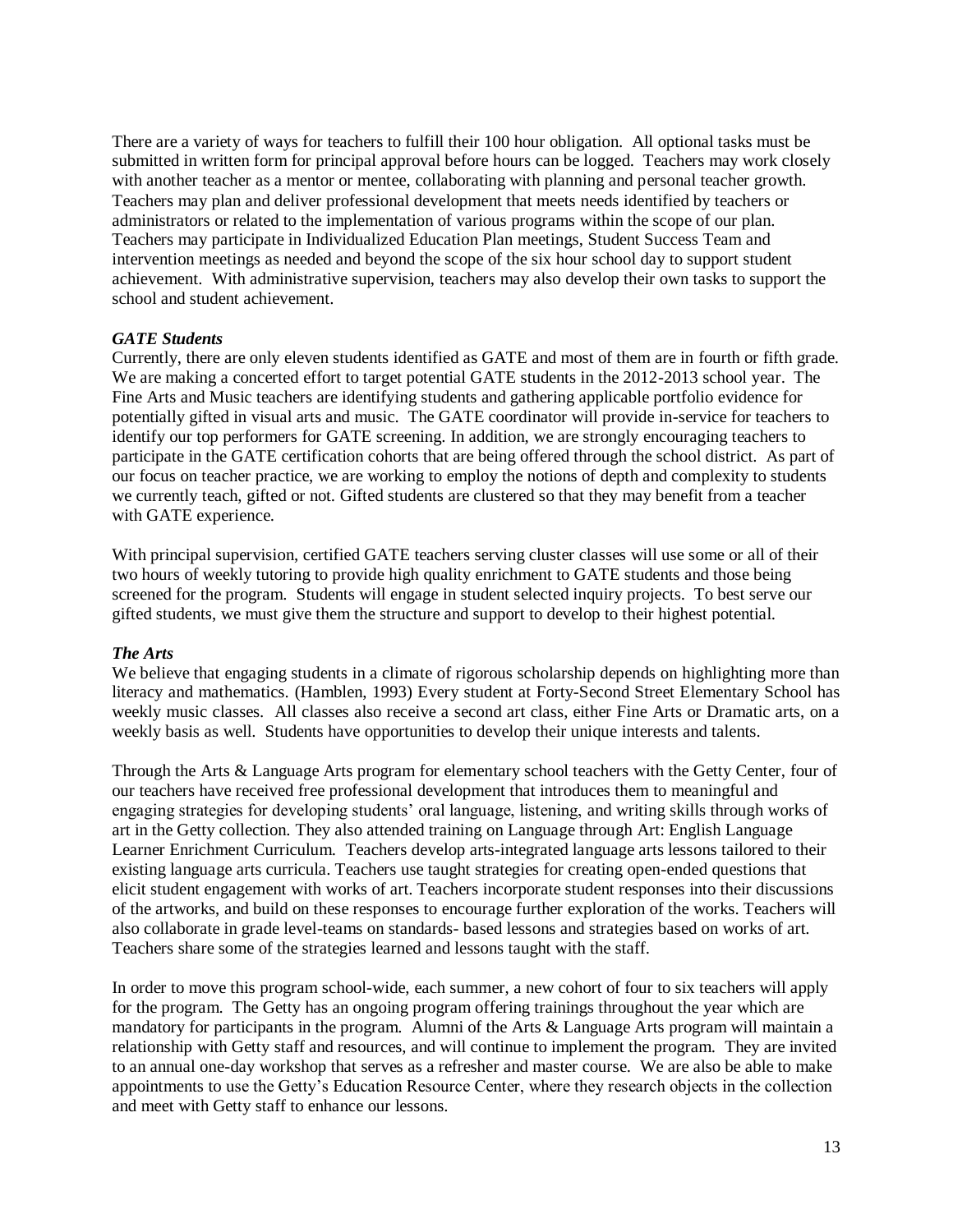This relationship with the Getty has also led to classroom field trips to the Getty and a school-wide "Get Away Day" at the Getty. The Get Away Day, scheduled for a Saturday, includes bus transportation for students and families from the school to the Getty and parking passes for any families who prefer to drive. This year, nearly 150 students, families and staff members/families enjoyed the museum together. This serves, not only as a support for our arts program, but also as a community building event for all stakeholders.

#### <span id="page-14-0"></span>**School Culture**

Our school will serve as a place of comfort and refuge for our students and parents. Our students will be encouraged to take academic risks that empower them to make good choices. It will also serve as a hub within the Leimert Park community, connecting our families with vital resources and a sense of community.

Our suspension and office referral data show that school culture has been an impediment to our success. This must change. In order to be successful, we must address the weakness of the social infrastructure that surrounds our students. (Payne, 2008) Our student culture will be collegial and positive. It will start with the simplest of things, uniforms and positive student-adult interactions, which includes innovative structures from *Playworks* to teacher mentors. We will have a focus on developing our students as confident, self-aware scholars. We have already obtained grant funding for *Playworks* and Caring School Community. *Playworks* can be maintained through 2013-2014 at a minimum. Caring School Community is a one-time purchase.

#### *Playworks*

The implementation of the *Playworks* recess system in August 2012 has already made a significant improvement in our student interactions and reduced the instructional time lost to resolving playground disputes. Compared with last year, office referrals have dropped 90-95% since *Playworks* started in August. Parents, teachers notice students are using their words to solve problems or playing "Rock-Paper-Scissors" to determine how the problem should be solved. It has also been noted that the *Playworks* Coach on his own can handle yard without support from current Campus Aides. Fewer students are coming in to see the nurse during and after recess due to injuries. Nurse referrals down 80-90%, due to students know how to play games fairly and safely. This is with an open play area and children selecting games they want to learn and play. With assigned play areas, we had problems with fights and students not staying within their play areas. *Playworks* trains older students to be play leaders to assist younger students with games.

*Playworks* focuses on developing children socially and emotionally, creating a healthy play culture, in which students resolve most disputes via rock-paper-scissors and winning isn't as important as having fun. *Playworks* has been noted for reducing bullying and increasing student engagement in the classroom which will lead to a reduction in student suspensions and office referrals. (John W. Gardner Center for Youth and Their Communities, 2011)

*Playworks* creates norms and a common set of rules for a vast repertoire of fun playground games. The *Playworks* coach is on the playground before school starts, setting games and reinforcing norms. Students use the structured play to wake up, get their heart rate going, distance themselves from worries at home, and get the wiggles out. They come to the room ready for Breakfast In the Classroom and in an alert-relaxed state. Once every other week, classes meet with the coach for Class Game Time. The coach teaches new games with a focus on positive, respectful play and having fun. The coach also leads a few PDs a year where teachers, administrators, and classroom aides participate in games to learn the common rules, reinforce the norms, as well as discuss classroom and physical education implications. *Playworks*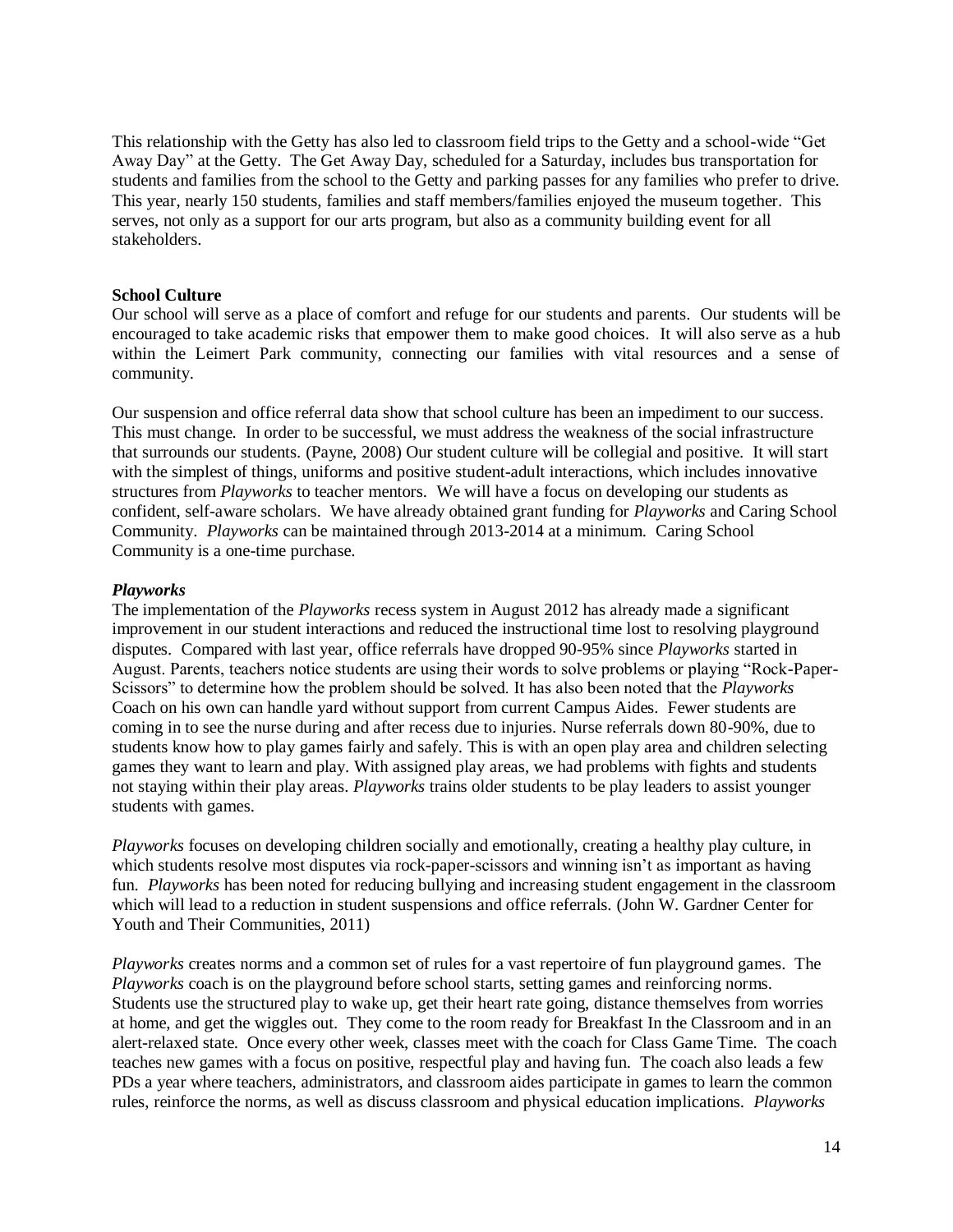also sets up same-sex and co-ed sports teams that compete against other schools. This works to develop school pride and belongingness school-wide while also giving individual students an opportunity to develop team work, leadership skills, physical conditioning, and self-esteem. As *Playworks* routines become imbedded in our school culture, we will continue to see a reduction in bullying, fighting, and playground conflict and a rise in student self-confidence and engagement.

## *Caring School Community*

Adopting the Caring School Community (CSC) program is another step in creating our collaborative student culture. CSC creates common language and protocols for negotiating conflicts. CSC has been shown to improve student achievement, reduce behavior problems, and improve attendance.<sup>3</sup>

Regular class meetings center on building common a classroom culture and developing student. These goals are directly aligned with our need to improve student discourse and engagement. Students use these meetings to develop goals and solve problems independently and collaboratively. Class meetings are also a time to examine the systems at work throughout the school community. We examine the systems that *Playworks* has created and the systems within CSC that support student relationships and diminish opportunities for conflict. Cross-Age Buddies assist students in developing caring and respectful relationships. We enlist Cross-Age Buddies to reinforce good attendance habits for our students. Homeside activities engage families in the learning process, build a shared culture between all Forty-Second Street Elementary families, and promote an understanding and appreciation for the diversity within our community. Our common culture is also developed through School-wide activities which focus on improving student executive function by reducing impulsiveness while developing students' sense of responsibility and collaborative skills. A transformed Forty-Second Street Elementary School is a truly caring school community, one where all stakeholders are invested in our communal success and at work developing our individual skills as communicators and collaborators.

## *Teacher Advocates*

We believe that a highly effective school within an economically and challenged community is staffed by adults who are steadfast advocates for the success of every student within the community. (McClure, Yonezawa, & Jones, 2010) Every adult at Forty-Second Street Elementary School will be a mentor for a group of students within our school. We are adapting the Middle- and High-School Advisory model to provide our students with another adult who is there to support, guide, question, advise, and advocate for them. Building on the CSC thinking, we will meet regularly with our student to lead them through the process of setting rigorous, appropriate academic goals as well as navigating social and emotional challenges. We will use these meetings to analyze the systems that represent barriers or challenges to the student's success from academic or social challenges to attendance problems. We will use some community events, such as movie nights or field trips, to highlight these relationships. Twice a month, Friday's Breakfast in the Classroom will be with the Mentor Group. This structure works to empower students to make positive and healthy choices socially and academically. (Brody Shulkind & Foote, 2009)

## *The Parent Information Center*

 $\overline{\phantom{a}}$ 

The Parent Information Center (PIC) serves as the school community nucleus providing a wealth of information and support for both Forty-Second Street Elementary and our families. The PIC spearheads countless school events including, but not limited to: the Back to School Picnic, Spirit Day, Awards Assemblies, Monday Morning Assemblies, Black History Program, Latino Heritage Festival, Career Day, Math and Literacy Nights, the Science Fair. This will be made possible by a dedicated PIC staff, parent participation, and community partner support.

 $3$  Refer to Appendix D for studies on impact of Caring School Community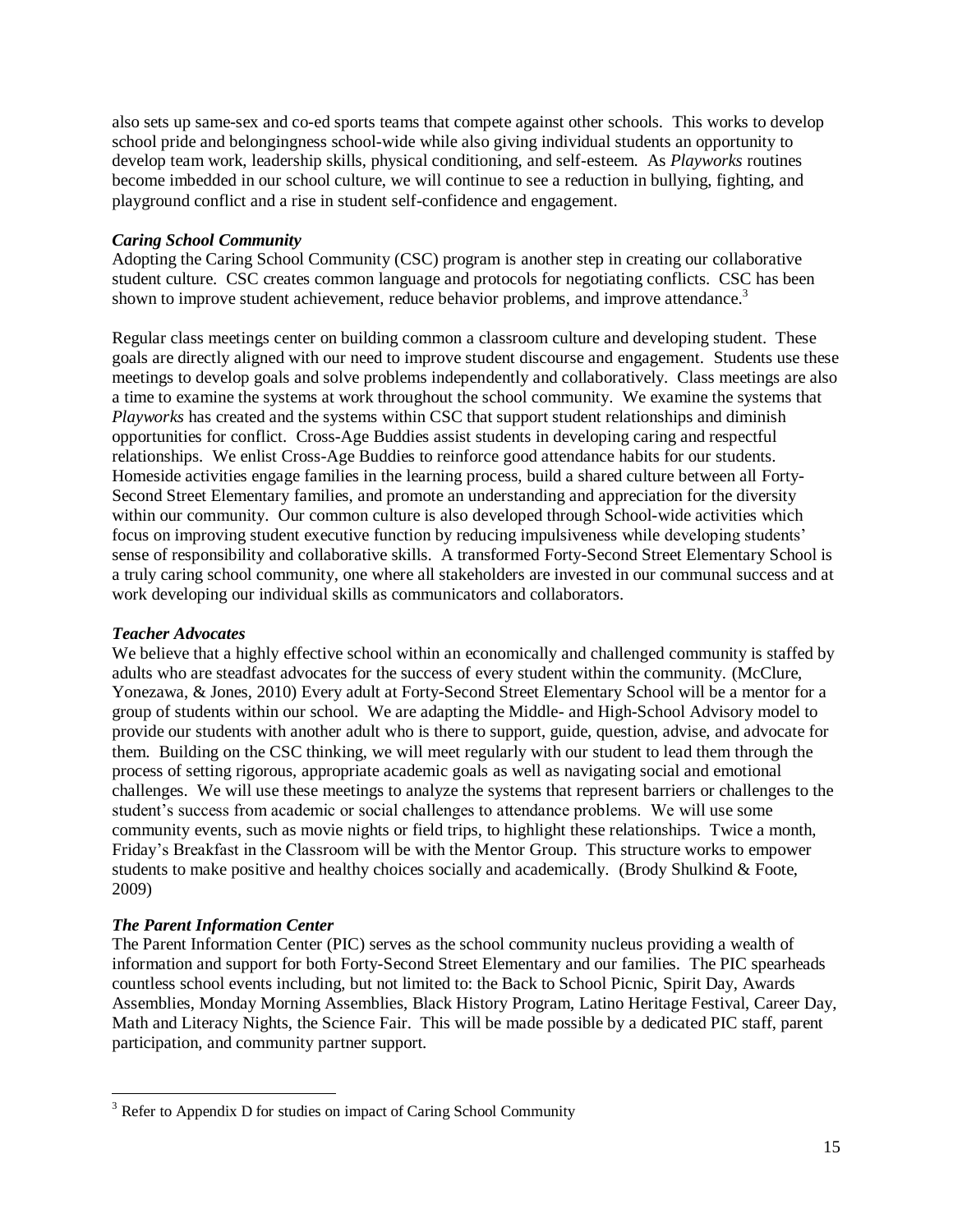The PIC provides a comfortable space where parents feel welcome and are able to speak in confidence regarding personal matters that pose as a barrier to the student's success as well as seek out solutions and resources. PIC provides information regarding local food drives, food banks, blanket and coat drives, social services, resource information for families of children with special needs, adult literacy and English Language classes, big-brother, big-sister programs, as well as parenting classes. Through Healthy Relationships California's Raising Kids Twogether Program<sup>4</sup>, we will offer classes on topics ranging from positive behavior support to homework strategies that have been specifically requested by our parents. Funding for classes is provided by First5 LA. Forty-Second Street Elementary Schools' culture embraces its school community and is vigilant to removing barriers while mitigating risks of the wholechild's success. Supporting our parents is supporting our students. As their lives improve outside of the school, their academic and social successes can take center stage.

#### *Community Partnerships*

Forty-Second Street Elementary School has developed rich partnerships with several community organizations to provide our students with new experiences and additional resources. We partner with UCLA and OASIS to provide tutoring and mentoring<sup>5</sup> to our students. A partnership with Universal NBC has benefitted our students with yearly school supplies for each child to take home as well as funding field trips and classroom materials. Nestlé USA adopted Forty-Second Street Elementary in 1991 following the 1991 Los Angeles Uprising. We are Nestle USA's first adopted school. This 20-year partnership with Nestlé USA has served our school community through funding several projects including: 1) Healthy living campaign; 2) Community health fair; 3) Reading Is Fundamental (RIF) a national literacy program whose puts three new, high-quality reading books in the hands of every Falcon every year; 4) Funding the 5<sup>th</sup> Grade Talent Shows and Science Fairs; and 5) hosting and chaperoning fieldtrips. In 2009, we were also adopted by the Los Angeles Clippers. This led to the Fitness Clinic with Nestlé USA and the Los Angeles Clippers featuring Blake Griffin. One hundred students participated in fitness drills and discussed the importance of leading a healthy lifestyle and creating goals to be more activity in their day lives. The Clippers have also contributed with: 1) Read to Achieve Reading Minutes Challenge and Story Book Challenge; 2) Fit Program Fit Day; 3) Teacher Appreciation Nights; and 4) Fit Campus Program designed to enhance the quality of students 'lives by reinforcing the importance of a healthy lifestyle through exercise and nutrition.

#### <span id="page-16-0"></span>**Attendance**

 $\overline{a}$ 

Finally, as a school community we are addressing the persistent attendance problem through multiple means. We have expanded our attendance awards to include awards for students and parents whose students have perfect, good, and improved attendance. Each grade level classroom with the highest monthly attendance percentage is photographed and displayed prominently in the main hallway. In monthly bulletins to parents, we publish our attendance data, including the amount of money lost due to absenteeism. We use CSC, teacher mentor groups, and *Playworks* to celebrate and encourage improved attendance. Teacher mentors are particularly engaged in the attendance push; making personal calls and setting meeting to engage in difficulty discussions to brainstorm and problem solve barriers to student attendance. (Sheldon & Epstein, 2004) By engaging students, teachers, and families in the effort to improve attendance, we will see an increase in attendance and student achievement. Students who arrive on time and every day, and have a healthy breakfast are better prepared to engage in cognitively challenging learning tasks. Faithfully using *Playworks* and CSC as a guide for reimagining how we interact at all levels, we will see a change in student behavior as it relates to teachers and other students.

 $4$  Refer to Appendix E for a partial list of classes available through Raising Kids Twogether

 $5$  Refer to section C.1 RTI2 for description of tutoring implementation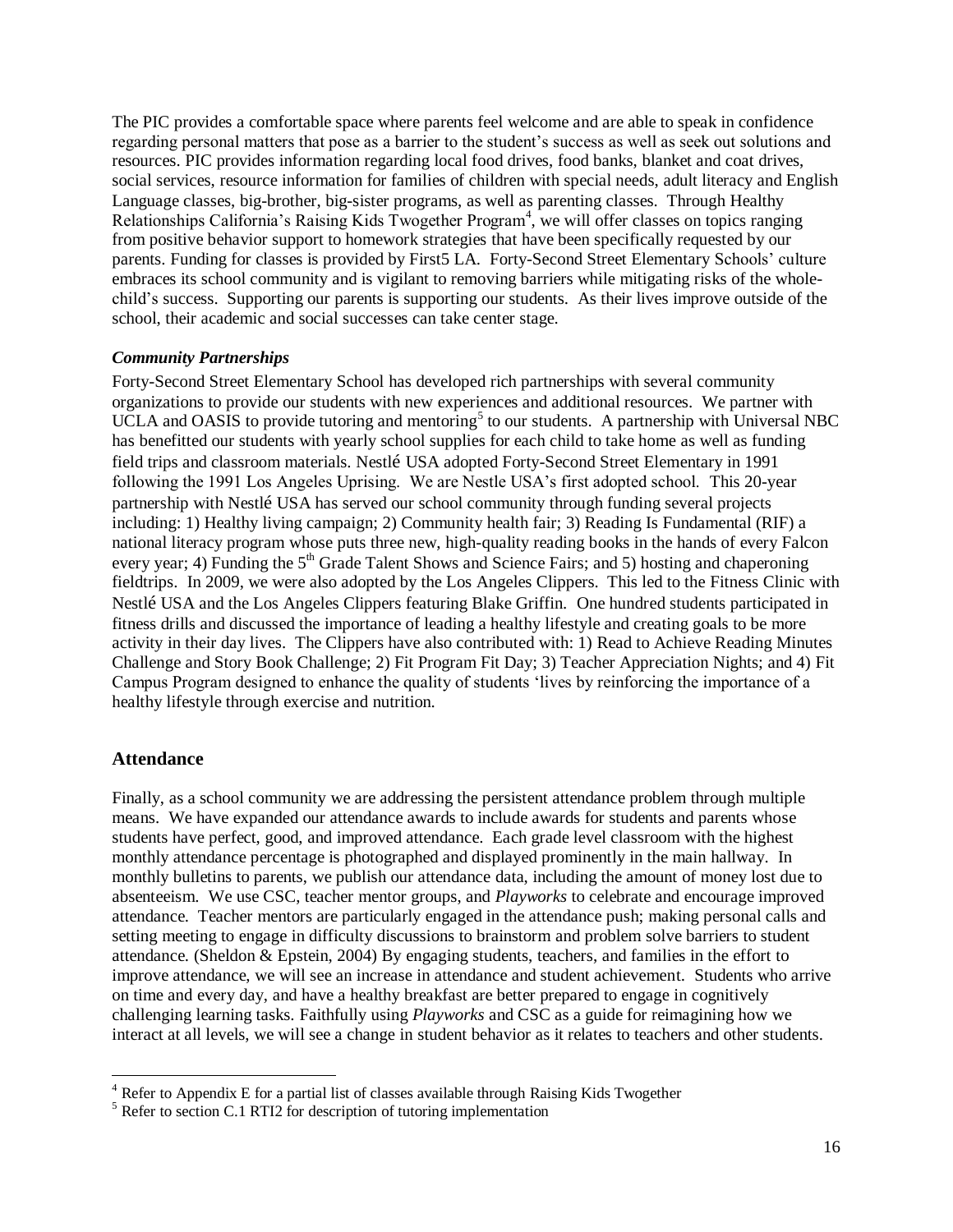## <span id="page-17-0"></span>*2. The Turnaround Culture and Climate*

Forty-Second Street Elementary School's transformation is rooted in a culture change. It is through an empowered, no excuses, scholarly culture that we aim to improve the practice of teachers and boost student achievement. All stakeholders (students, parents, faculty, staff, and neighbors) will discover an enculturation process that is exciting, while living with a new school, home, and community cultural shift.

We envision a picturesque campus at Forty-Second Street Elementary reminiscent of small colleges and universities, softened for our younger clientele. Nicely maintained landscape and bright murals will greet students, families, and visitors. Students will be seen playing on the yard, running and laughing. Adults on campus are seen smiling and greeting by name children and adults who cross their path. Students will be overheard planning classroom projects and making connections to their learning. Teachers will be overheard talking about classroom successes and future units. The sense of success, positivity, and empowerment will be palpable. Everyone on campus is a learner; no one is such an expert that there is not room for growth. Administrators, teachers, and students interact as colleagues, fellow travelers on a journey of self-improvement and self-knowledge. This is our new cultural transformation.

Historically, at Forty-Second Street Elementary School, we failed to make meaningful academic gains. Partly responsible is a misconception that the Teacher's Edition had primary responsibility for ensuring student achievement. This built gradually and persistently. Teachers and professional development were focused on the minutia of the scripted program and not the specific needs of individual students. The onus shifted off the teacher, if the teacher was implementing, it was the program's job to ensure student success. As our students continued to lag behind, teachers felt increasingly powerless.

In order to achieve success in the classroom, our teachers must know and believe that they make the educational decisions within their classroom, that are directly responsible for the achievement of their students. We know that many attempts at school-wide reform have failed due to failures in implementation that can be largely traced to teacher buy-in. (Olson, 1999) Our teachers must be engaged, positive, and hopeful. Culture has a key role in transforming struggling schools serving high-poverty clientele. We must infuse our school with caring and supportive structures to mitigate the challenges of poverty. Research shows that focusing on developing individual students in an atmosphere of respect and collegiality is a constant ingredient in transforming high-poverty schools. (Chenoweth, 2007)

Student buy-in is dependent on teacher buy-in. Students know when their teachers are engaged and when they are believers. The enthusiasm and willingness to grow that teachers demonstrate is key in bringing students, and subsequently parents, into the fold.

At Forty-Second Street Elementary, we want our students and families to recognize their role in the school community. We have made significant gains in parent involvement, through family events from the Back to School picnic to the Get Away day at the Getty. However, involvement is only the starting point, we must work on further student and family engagement. Forty-Second Street Elementary parents must take ownership of the school. To increase this, we are currently developing a School Beautification Team comprised of staff, parents, students, and community members. The team works to remediate the landscaping issues that arose as our custodial staff has been severely diminished. Their goal is to transform the face of the school, to make it the type of welcoming façade that one expects at a highquality school working collaboratively with parents and community members in ownership of the beautification process.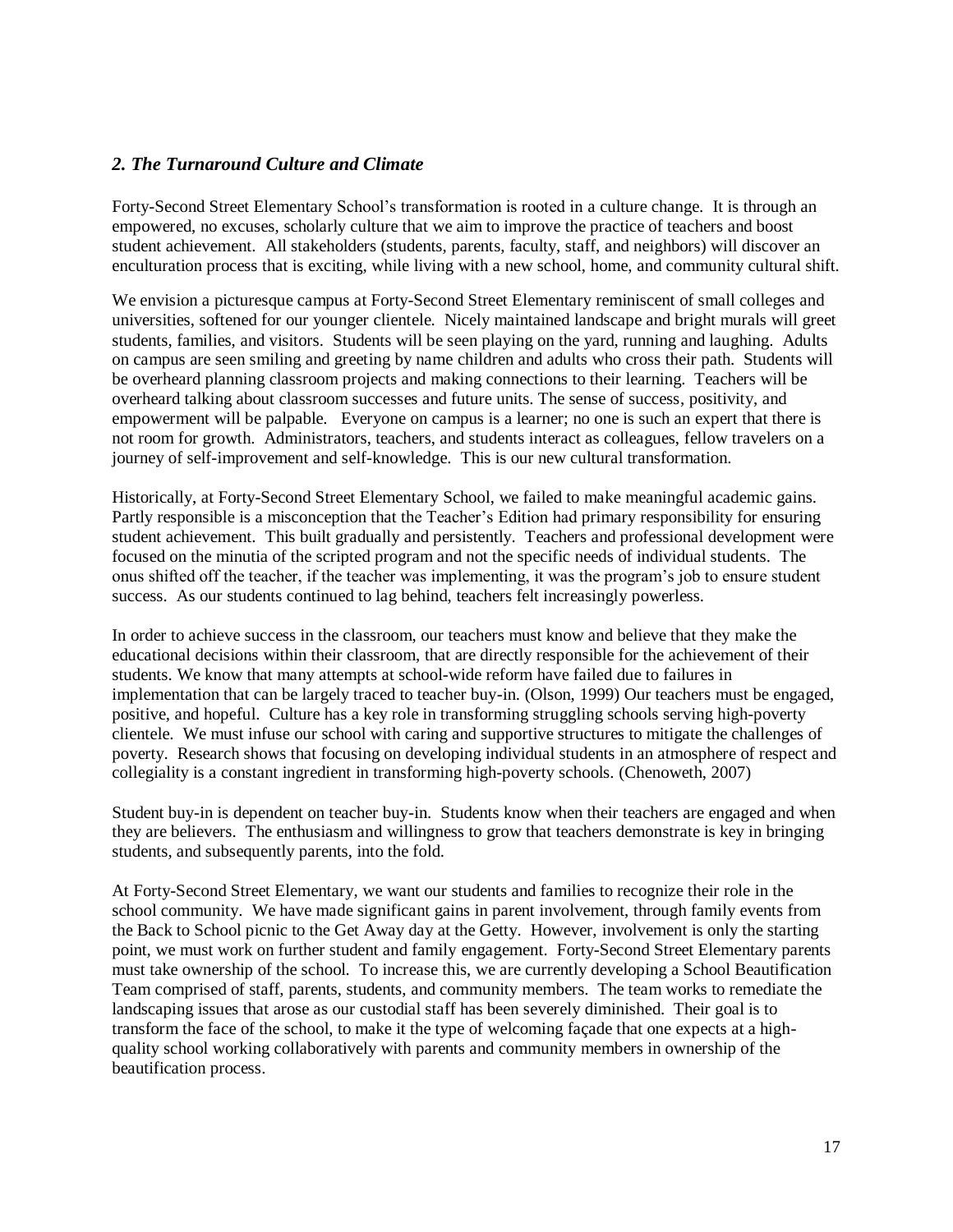Transforming our culture starts with capitalizing on the successes of classrooms, grade-levels, and other structures that are already in place. There are examples of our success everywhere, and they will be celebrated as pioneers in our transformation. Time in every staff meeting must be given to praising specific practices of teachers or grade levels that work towards addressing our highest priorities and leading indicators.

This celebration can start with *Playworks*. We see the positive changes *Playworks* has made in our student interactions. These changes fuel our belief that continuing to address the culture between the students and further developing personal relationships within the school will translate to better discussions in the classroom and risk taking that is required for real academic growth.

Building on the success and positivity of *Playworks*, teachers will dig in to the CSC program and develop the norms and protocols that underpin our teacher cohort system. Teacher ownership of the programs is vital to developing the enthusiasm to implement.

We will also engage the teaching staff as we breathe life to our plan. Just as a lesson plan for a unit cannot be set in stone once written, but must be continually monitored and adjusted as in is put into practice, our plan must be a living document that is dynamic in its implementation. The concept of teacher advocate has been successful in middle- and high-school setting, developing a climate of respect and rapport as well as guiding students in decision making skills. (McClure, Yonezawa, & Jones, 2010) As pioneers in this endeavor at our school, we will collaborate as a teaching community to adapt this structure to our elementary setting. The larger the teacher voice in organizing these structures, the greater the buy-in will be for the teaching staff.

# <span id="page-18-0"></span>*3. Engaging our School Community*

## <span id="page-18-1"></span>*a. What needs to be true?*

To achieve our transformative vision for Forty-Second Street Elementary School, all stakeholders must work together to break the unproductive patterns and cycle that led to stagnant growth over the last several years. This is a culture shift that starts with the teaching staff but must envelop the entire Forty-Second Street Elementary community. (Parcel & Dufur, 2009) Above all things, all stakeholders must know that the onus is on us, as this is a no excuse environment.

First and foremost, teachers must believe that every child can succeed academically. This starts with good first instruction in all classes but does not end there. Teachers must understand that coordinating our efforts in a meaningful way will yield improved academic results. This coordination is achieved through collaborative planning, regularly observing our peers, and authentic dialogue between teachers and administrators.

We cannot rely on just textbooks or programs to meet the needs of our students. We must take ownership of the classroom. When our teachers believe in their own efficacy and begin to alter their practice and perceptions, our vision will become clear to our students and families. A core group of our families have persistently supported Forty-Second Street Elementary School and they have shared our frustrations with the lack of consistency and variations between teachers. When that core group sees the change in the attitude and beliefs of our teachers, they will be a driving force in the culture shift for other parents and the student body.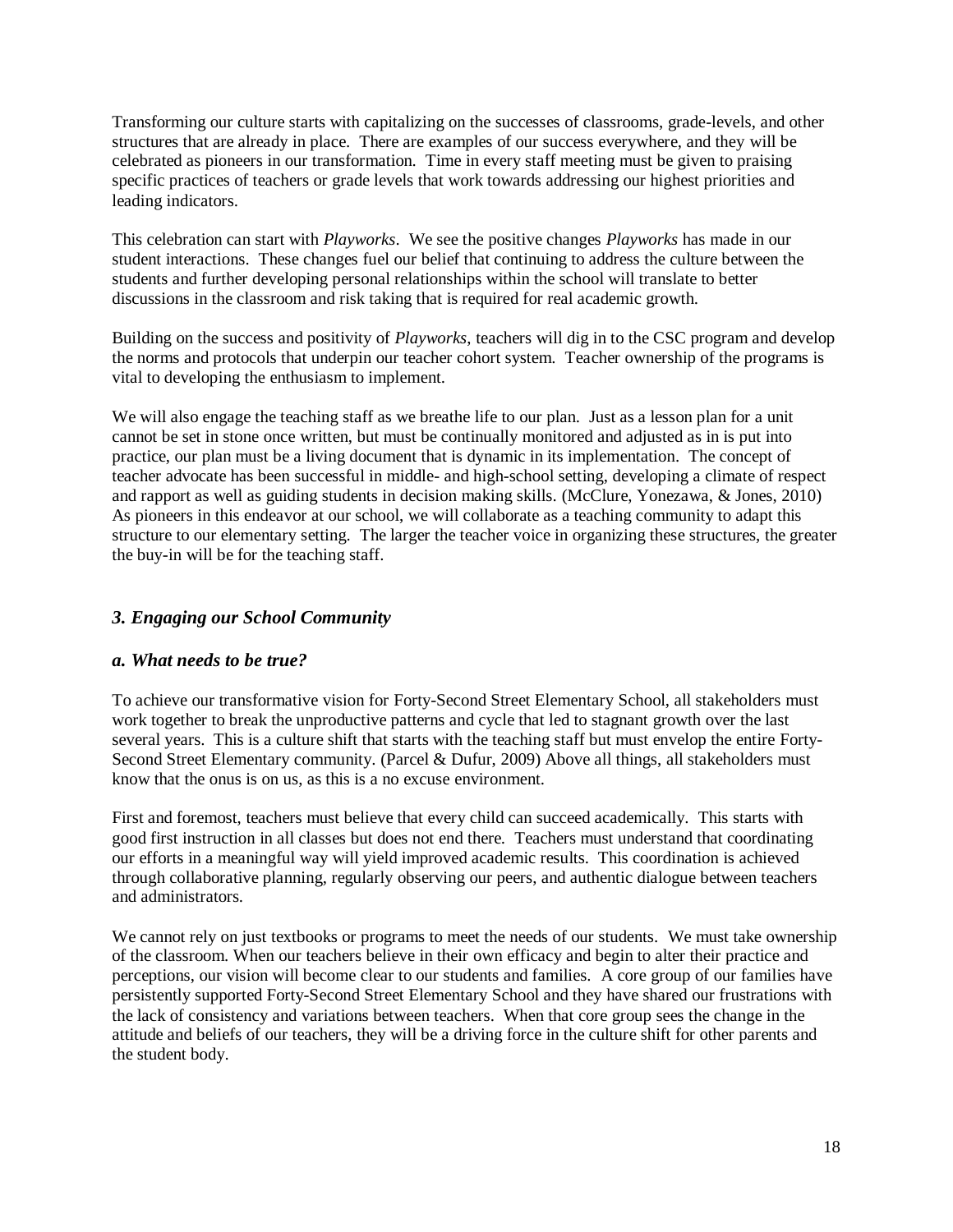Just as some of our teachers have historically seen student success as dependent on factors outside their control, many of our parents and students have also perceived student success as outside their control.

Once the plan is approved, our first steps will be to create a common language of success. How does Forty-Second Street Elementary School define rigorous? How do we define advocacy? Defining these terms is a prerequisite for both developing our common, scholarly culture and developing the ownership we need for meaningful implementation.

Finally, all stakeholders must believe that the strategies and structures within this plan address the needs of our community and that they are capable of implementing changes to their practices and behavior.

## <span id="page-19-0"></span>*b. Generating Buy-In for the Plan*

#### **Teaching Staff**

To create the highly accountable, no excuses culture that will transform Forty-Second Street Elementary, the teaching staff must believe that transformation is possible. To that end, we will begin by taking field trips to schools that have successfully transformed their school culture. We have identified four schools, Burbank Middle School, Julian Nava Learning Academies, YES Academy, and Western Avenue Elementary. Working with similar populations, these schools have developed the type of culture that we are striving for at Forty-Second Street Elementary School. Observing these schools and listening in on their teacher talk, both within the classroom and in more formal PD or planning settings, would serve as a model, or anchor paper, for our staff.

Our Professional Development for the remainder of the school year will concentrate on preparing for the culture shift. We will begin the Professional Study outlined above. We must also build on the success we have seen with *Playworks* to generate excitement for digging into the CSC and preparing a plan for implementation in the new school year. Faithfully using *Playworks* and CSC as a guide for reimagining how we interact at all levels, we will see a change in student behavior as they relate to ourselves and each other.

#### **Families**

To move beyond our core supports to engaging the larger school community, we must have unifed supporters as ambassadors to generate excitement and action about the plan. In meetings with parents, their primary concerns have revolved around student safety and bullying, our plan works directly to address those concerns with *Playworks*, CSC, and teacher advisors. Students whose families are supportive of their education and involved in school life but attend weaker schools academically outperform students who attend effective schools but whose families are disengaged. (Parcel & Dufur, 2009)

We will empower Room Parents to be those ambassadors. Currently, some of our classes have room parents. The majority of room parents are African American. Latino parents have stated that they have difficulty engaging in the school community due to a language barrier. We will engage in a "Parents Matter" campaign with posters, personal letters from teachers and students to ensure that all classrooms have two Room Parents. In classes with a significant Latino population, one of those Room Parents must be Spanish speaking, preferably bilingual. Room Parents will have a visible presence in the classrooms they serve and work to enlist other parents on campus. Parents need opportunities to see the quality of teaching within the classrooms for them to see evidence of and believe in the transformation we are undertaking.

We will engage in a publicity campaign to engage parents and generate excitement in the school community targeting excellence and improvement in student achievement and attendance. This will be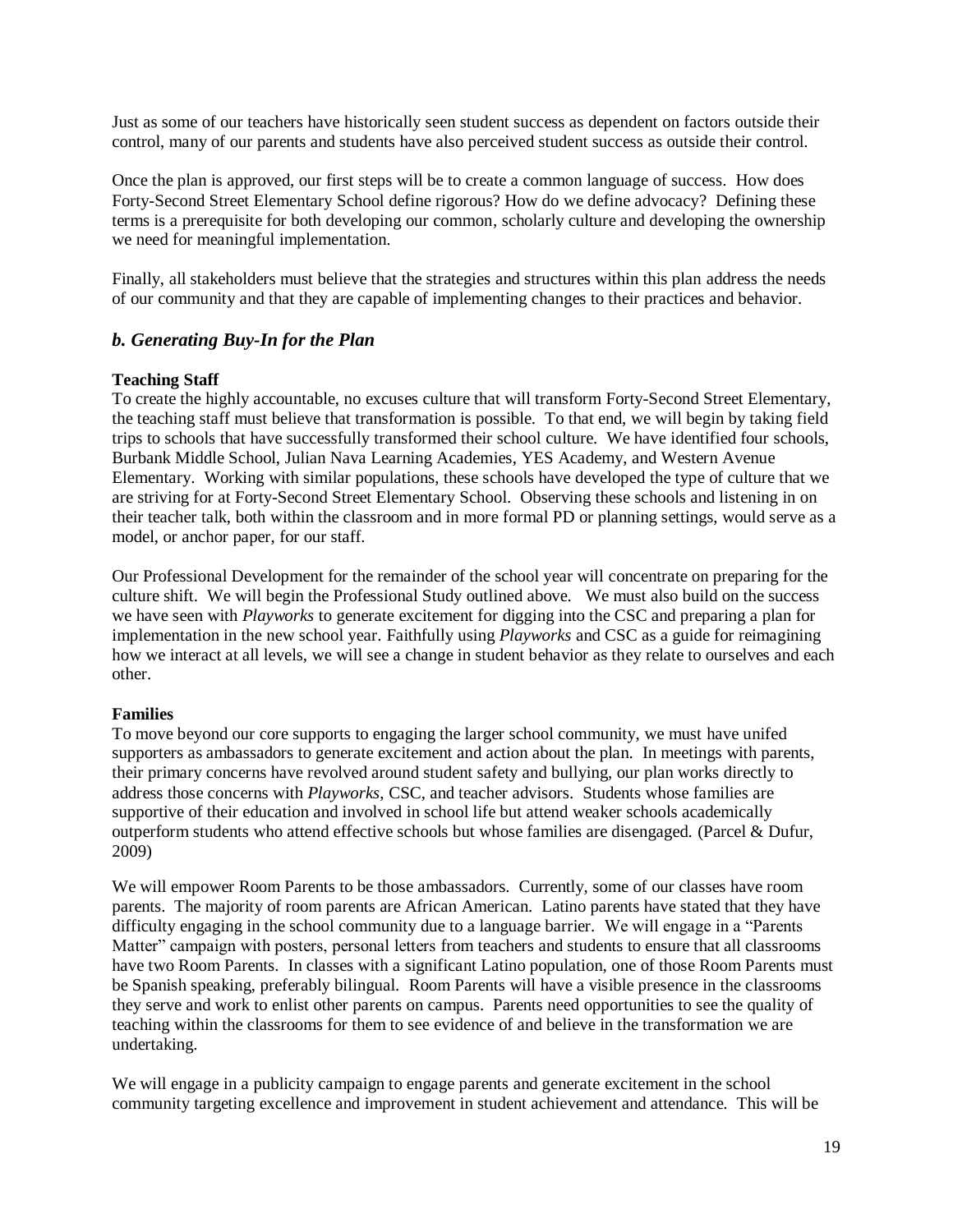composed of four complimentary strategies: 1) a bulletin board in the main building hallway will be a revolving display honoring students, 2) quarterly awards honoring students and parents, 3) monthly ConnectEd phone calls congratulating students and parents; 4) breakfast with the principal for parents whose students are achieving excellence or improvement. In all of these strategies we will honor the efforts of parents to improve our school community.

# <span id="page-20-0"></span>**D. IMPLEMENTATION**

# <span id="page-20-1"></span>*1. Leading Indicators*

While our successful turnaround will be confirmed with significant gains in English Language Arts, Mathematics, and Science scores in August 2013-2014, as this document comes to life, we must be focused on leading indicators to illuminate our gains and potential shortfalls. As we develop as a professional learning community, the LAUSD "Teaching and Learning Framework" must play a pivotal role to guide in the development of our teachers. Informal weekly classroom walk-throughs and formal Instructional Rounds will focus on 1) Management of Routines, Procedures, and Transitions, 2) Quality and Purpose of Questions, and 3) Discussion and Student Participation. As the teachers engage in analyzing the framework, honest and open conversations will be held concerning Effective and Highly Effective teaching. The goal is for all teaching at Forty-Second Street Elementary School to be Highly Effective.

Analyzing student data will also serve to direct our practice. DIBLES data, particularly the middle of year data generated in late January, will give a window on our progress in ramping up ELA achievement just as the Quarter 2 and Quarter 3 math assessments will be a leading indicator in the improvement of mathematics achievement. Student achievement is intrinsically linked to teacher efficacy and this data will also inform our understanding of the effectiveness of our practice.

Another leading indicator of improved teacher quality is student progress in English Language Development (ELD). When teachers are effectively planning and executing ELD lessons that meet ELD portfolio standards while creating authentic language learning experiences, our students will meet or exceed the district goal of moving up one ELD level per school year and put our students on track reclassification before entering middle- and/or high-school and help student be college and career ready. This data will be discussed and reviewed as a school community. When we identify areas of concern, we will engage in an inquiry-based problem solving model as a school community. Using Charlotte Danielson's *Enhancing Professional Practice* and other resources, we will engage in dialogue and practice to refine our teaching practice.

The success of our attempts to change the way our students interact with adults and peers will be first seen in reduced office behavioral referrals and suspensions. We are already seeing a reduction in students with behavioral referrals stemming from playground issues since implementing *Playworks*. We expect to see these numbers continue to drop as *Playworks* becomes ingrained in the fabric of the culture of Forty-Second Street Elementary and as we begin implementing CSC.

In looking at our behavioral referrals and suspension data, we must identify specific trends to see when and where we need to refocus our efforts. These factors could be due to teacher buy-in, specific teacher difficulties, or inappropriate student placement, among other things.

Our early success in engaging Forty-Second Street Elementary School families will be indicated primarily by student attendance and parent attendance in school events, from council meetings to special events.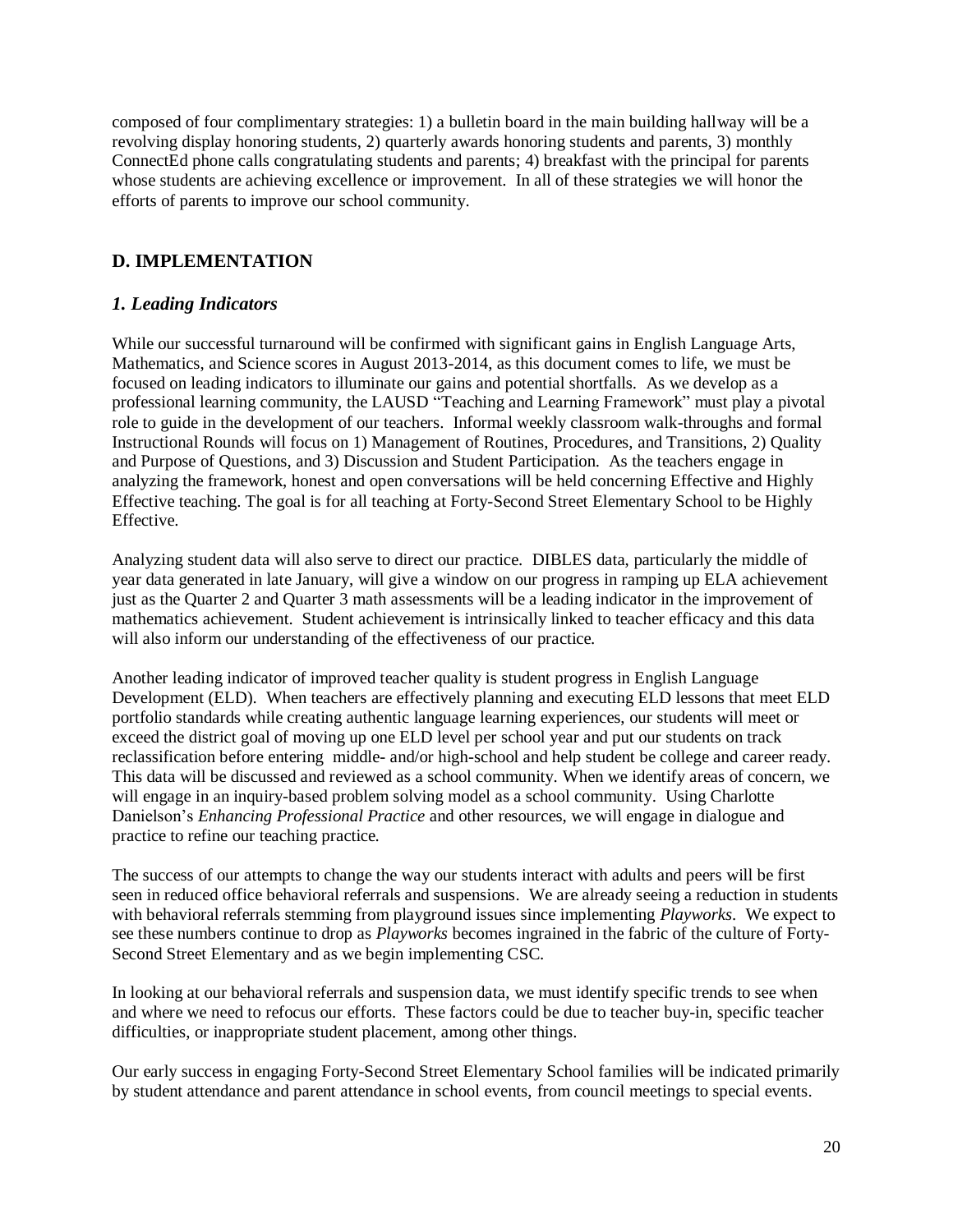Engaged students and parents are a vital aspect of the transformation of Forty-Second Street Elementary School.

Examining these leading indicators must be accomplished as a staff. We must then identify specific strategies to improve our implementation or research new solutions. The success or failure of Forty-Second Street Elementary School is larger than any written plan that we may develop. Rather, it demands from all members of this community an unwavering commitment to focus on the indicators that we have already found, a desire to continue their own and their students' learning process, and the willingness to identify, problem solve, and address areas where we continue to need more radical improvement.

## <span id="page-21-0"></span>*2. Overcoming Significant Barriers*

Forty-Second Street Elementary School needs a full reboot. We need a drastic shift in culture and practice that stems from letting go of our perceived powerlessness and a misaligned set of practices. This is not an easy task.

In order to overcome our barriers, we must first focus on team and trust building. Working as respectful, critical friends is the cornerstone of our plan for teachers. A starting point would be *Playworks* PDs that focus on lowering the affective filter and building positive relationships, first among faculty and then with the students.

The most daunting tasks ahead are making the pivotal shifts in our classroom structures. Teachers are well practiced at maintaining the classroom status quo; and so are the students. Current structures promote the sense of powerlessness ensuring that neither teachers nor students believe they are accountable for success in the classroom. Changing this problem of practice will be the biggest challenge to our transformation.

To overcome this obstacle, we must provide our teachers with the hope that these changes are possible and the belief that they will lead to increased student learning and self-esteem. This will be accomplished through research and partnerships with schools that have made these cultural shifts.

# <span id="page-21-1"></span>**E. ALTERNATIVE GOVERNANCE MODELS AND AUTONOMIES**

# <span id="page-21-2"></span>*1. Local School Initiative Model*

The UTLA members have chosen, by 88% vote, Local Initiative School (LIS) as the governance model for Forty-Second St. Elementary School. LIS gives us the authority and option to determine local policy at our school without the need for waivers of policy or contract from the District or UTLA. We changed from Extended School Based Management which was part of last year's PSC 3.0 plan to Local Initiative School. The goal was to determine which governance model would allow teachers an opportunity to develop a safe and student-centered environment, curriculum and instructional program with activities to ensure that all students at Forty-Second Street Elementary School will excel academically and its vision is aligned with the agreed upon focus areas within the new PSC plan and Single Plan for Student Achievement. All teachers had to research the "pros and cons" of the various models before a vote was conducted. We believe that schools have the right to reject principals and teachers sent on a "must-place" basis by the District, and the school needs to waive aspects of the collective bargaining agreement and specific District policies. All employees will sign a commitment to work agreement prior to employment at Forty-Second Street Elementary School. This is crucial to transforming our school. As with any new plan, major changes will not be implemented by certain teachers if they have no buy-in, therefore, they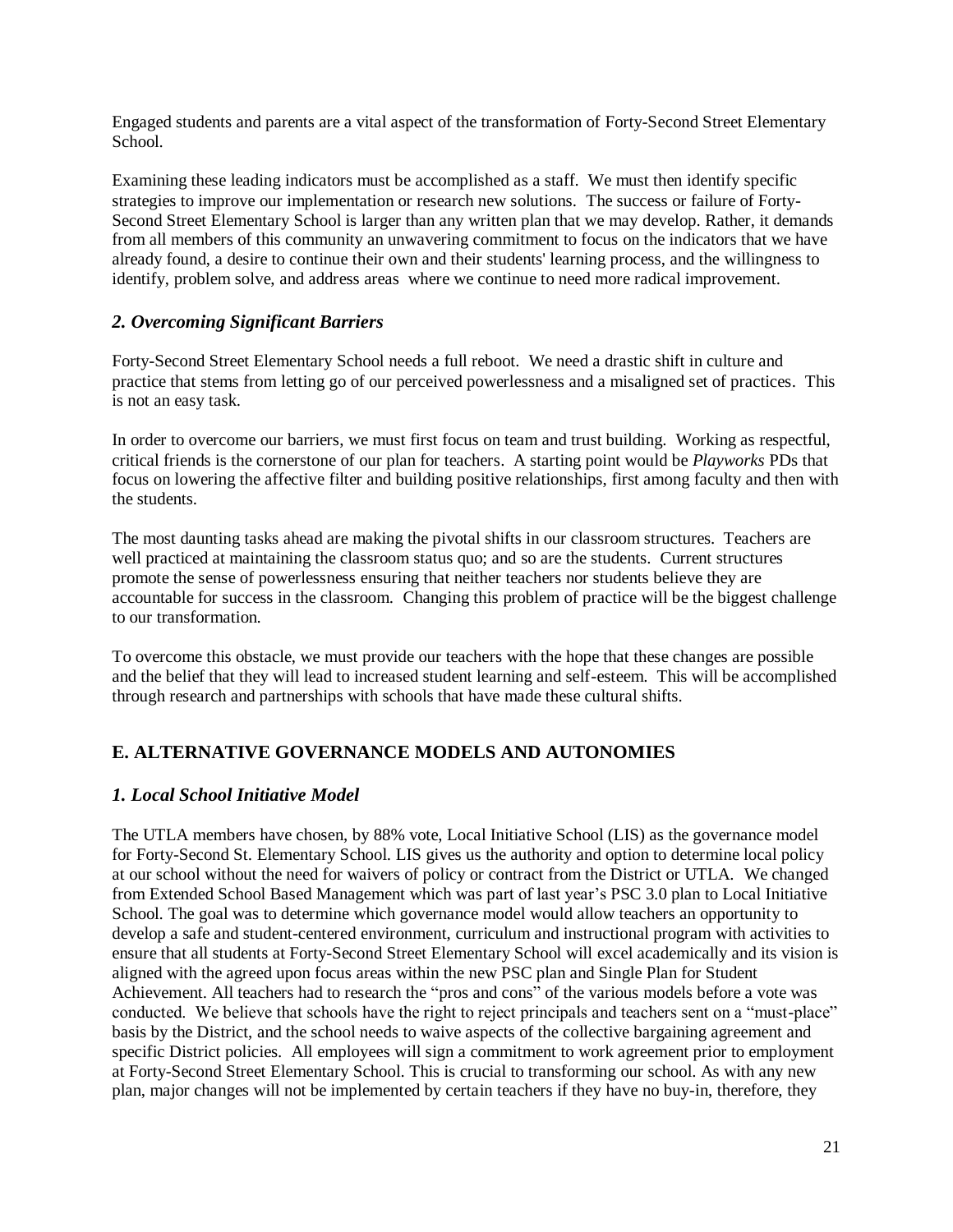need to reapply and be interviewed next school year. The quality of instruction and academic rigor must improve since we are in the seventh year of Program Improvement.

LIS realizes that teachers and parents are in the best position to make decisions to move the school forward. Parents and teachers best understand the challenges facing the students and community at Forty-Second Street Elementary School. Working with all stakeholders the teachers will be able to align activities for the after school program, homework club, daily schedules and RTI2 to ensure flexible instructional programs to meet the immediate needs of all students.

LIS allows us to build the critical school/home community partnership necessary to change the culture, close the "Achievement Gap" plus allow the students to take pride in themselves.

LIS provides an opportunity for teachers, parents, classified staff, community members and the administrator to receive training throughout the process, refine our communication skills, and determine what is in the best interest of all students attending Forty-Second Street Elementary School. LIS training over the period of the plan allows stakeholders an opportunity to request waivers necessary to ensure all students are successful, and have continuous communication, articulation, joint academic, community events or celebrations with Audubon Middle, Crenshaw High or Dorsey High Schools.

At one point, Forty-Second Street Elementary School was a "Charter School" (1999-2004) and a model AEMP school. The entire Local District during that five year period was Charter and developed unique curriculum, teachers utilized strategies that African American student related to, attended workshops, and participated on the Charter Council. These skills have not carried over into the current incarnation of the school. It is difficult to get teachers to serve on committees, hold offices and, when pay is not involved, stay after school for meetings. Under LIS, with a small staff everyone has to take on a leadership role. Teachers have increased decision-making authority and empowerment and therefore need to do what is necessary to move forward the academic achievement of students. Teachers, along with the principal and parents, will determine various aspects of the school's educational program and policies. Accountability will be shared by all stakeholders at the school site, including the student, for the school's success.

As of October 2012, the staff at Forty-Second Street Elementary School, has made several efforts to improve pedagogy and student achievement. We have begun grade level meeting utilizing *Playworks* and classified staff members. To ensure quality instruction continues while teachers plan articulation between grade levels budget transfers will be made to hire highly qualified substitute teachers. Intervention strategies and special support programs will be provided with support from classified staff, parents, UCLA and OASIS tutors. After grade-level planning, teachers will progress monitor, provide directed focus of services to assist struggling students while the substitute provides instruction and works with small groups under the supervision of the classroom teacher.

With a student population of 304 students, we are a small learning community of fifteen total teachers (and possibly three pool teachers). There are currently two classes per grade level or splits due to high primary numbers. Forty-Second Street Elementary School is a small learning community with 15 teachers and three teachers in the pool system. This school needs the necessary flexibility and autonomies at norm day to prevent large number of splits, especially in the upper grades. This autonomy would allow us to reduce the need for splits in the primary grades which domino all the way up to fifth grade. By reducing the number of splits, we will be able to accommodate better the far below basic students in ELA and Math.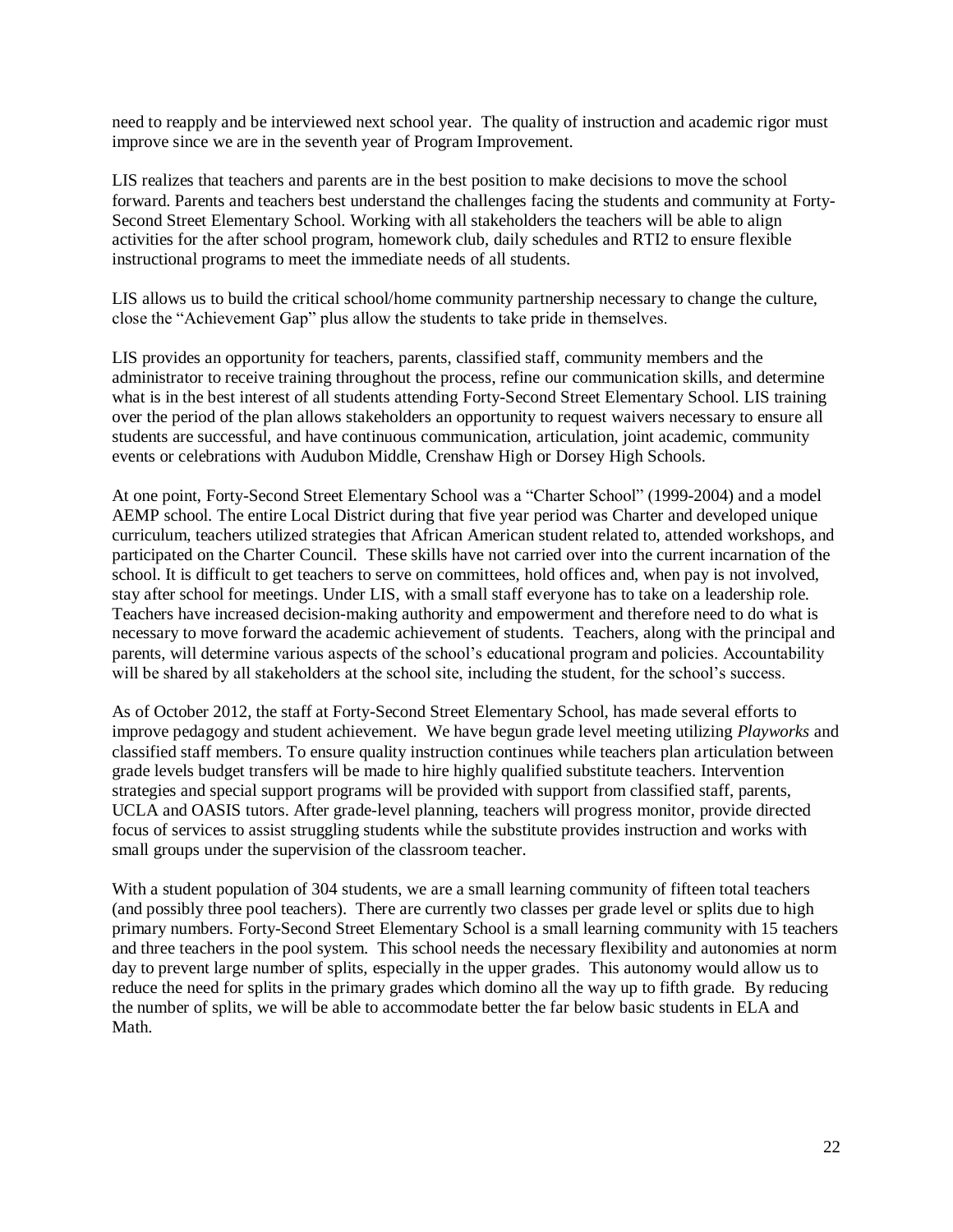# *Leadership Team*

A Leadership Team will be formed encompassing:

- 1. Representatives from each grade level (minimum of four: two upper grade, two lower grade; one representative must be Special Education
- 2. The Principal or designated administrator
- 3. Coordinator or coach (if budget allows position to continue)

The school Leadership Team has the responsibility of making decisions that will support the mission, vision and educational plan for 42nd Street Elementary School. The team will be responsible for overseeing all components of operating a school. This includes, monitoring of the instructional program, improving school culture and climate, increasing parent/community involvement, budgeting and financing, safety and operational matters, and promoting student safety, well-being and higher education awareness. The strength of the team is based on their experiences, knowledge and a commitment to actively participation in implementing the school plan. They will possess the following qualifications: positive beliefs, attitudes and fairness; ability to communicate information in a timely fashion; capacity to build collective efficacy; ability to self-reflect, and celebrate successes.

The School Site Council (SSC) is the decision-making council at the school with the goal of improving student achievement. The SSC will consist of 50% parents/community members and 50% of school staff. The SSC will develop and approve the Single Plan for Student Achievement (SPSA). The SSC will develop and approve school budgets and insure the expenditure of funds is aligned with the SPSA. The SSC in consultation with all stakeholders including the Compensatory Education Advisory Committee (CEAC), the English Learner Advisory Committee (ELAC) and the Gifted and Talented Education Program Advisory Committee will develop and review the plan. The SSC will certify, update and revise the SPSA annually. A Home/School Compact will be developed by the School Site Council.

## <span id="page-23-0"></span>*2. Autonomies*

By March 29, 2012, waivers will be requested for the 2013-2014 school year. We are selecting:

- 1) **Local Schedule and Strategies:** The school day will be extended thirty minutes to build in time for RTI2 and professional development of teachers. Each teacher will be required to tutor for 120 minutes each school week beyond the 6-hour school day.
- 2) **Requirement for "Local Consent"**: Complete autonomy of hiring staff. No "must-place" people under any circumstances including classified employees and office personnel. Every position affects the running of a school, the instructional program, welcoming tone toward the community and quality of work produced.

We need autonomy to select teachers who share our vision for a new and improved Forty-Second Street Elementary School. Therefore we request a waiver not to accept district mandated priority placements. We will utilize the Personnel Team which will include our administrator, certificated teacher(s), parent, UTLA representative, and a community member to select prospective teachers. There shall be a Personnel Team designated to participate in the selection of all full time employees at the school site. It shall consist of:

- 4. Four teachers (two elected for that purpose, plus the Chapter Chair and the appropriate grade level chair for the opening being filled;
- 5. The Principal or designated administrator
- 6. A classified employee selected by the school's classified staff
- 7. Two parents selected by the parents on the School Site Council, parents will represent our two main subgroups, Latino and African American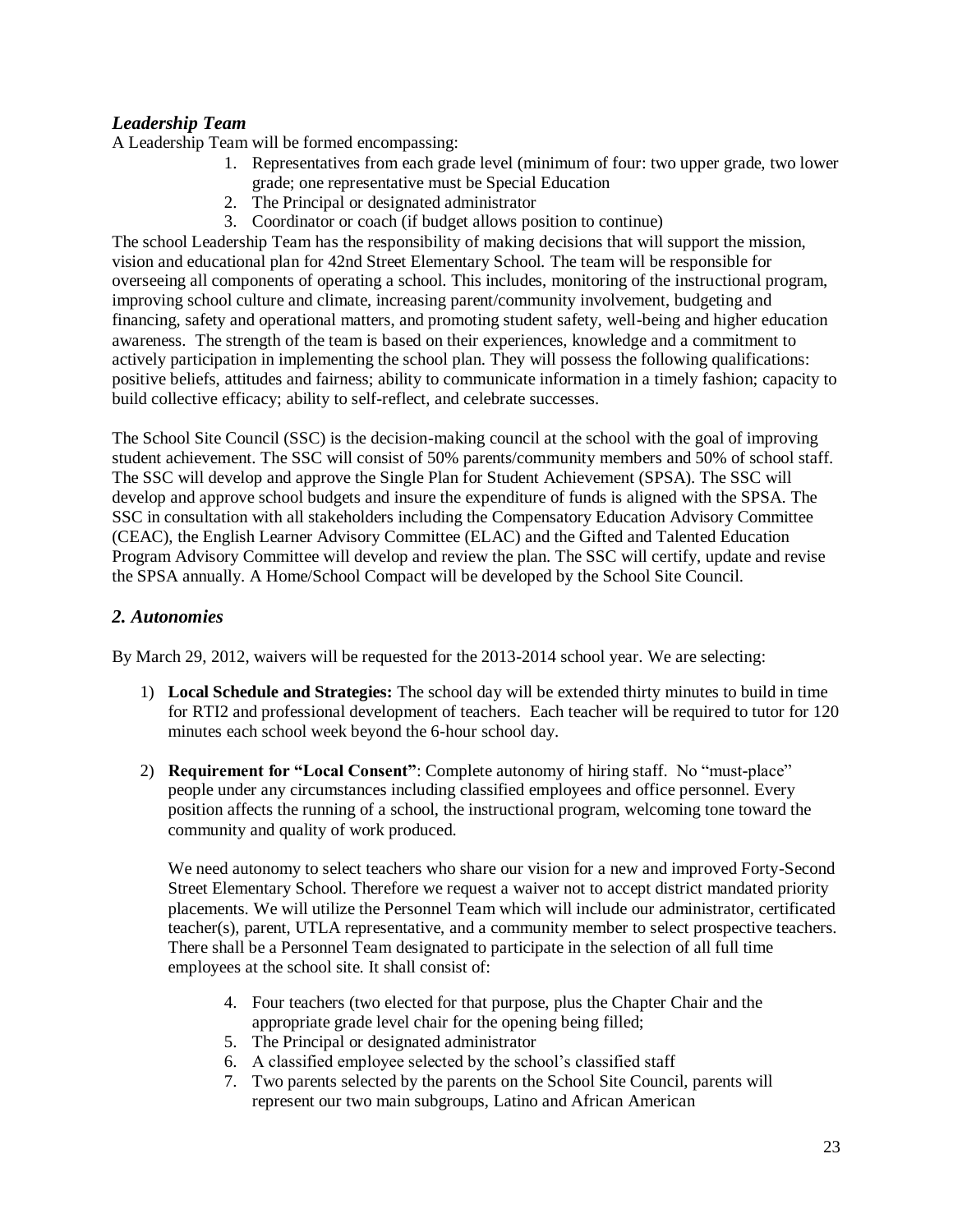Decisions of the Personnel Team, before becoming final, are subject to the independent concurrence/consent of the Principal. The Personnel Team (including an outside administrator in place of the current principal) shall also participate in the selection of the school's Principal, subject to the independent concurrence/consent of the Superintendent or designee. Principal removals or reassignments remain within the authority of the Superintendent and District.

- 3) **Local Process for Determining Assignment of Teachers**: After conferencing with teachers and analyzing data, the principal will determine teacher placements. Teacher skills, certifications, and assessment data will be the basis for teacher selection for specific classes, including, but not limited to, Gifted/High Achieving Clusters, Looping, and Multi-Age Classrooms. Dispute Resolution Procedures: follow contracts of UTLA, AALA, and the District and agreed upon in Section V. "General Provisions Covering All Local Governance Models".
- 4) **Methods of improving pedagogy**: Leadership and teachers will collaborate in developing differentiated professional development to meet the needs of our staff and our plan.

# <span id="page-24-0"></span>**F. SCHOOL PLANNING TEAM**

## <span id="page-24-1"></span>*1. The Planning Team*

The planning team at Forty-Second Street Elementary is a collection of the willing. We are aware of the need of a new set of eyes as we move from PSC 3.0 to PSC 4.0. We are composed of invested stakeholders within the Forty-Second Street Elementary community. We are certificated and classified staff members spanning Kindergarten through 5<sup>th</sup> grade, including special education. With a staff of only fifteen teachers for most of the writing process, all teachers needed to participate as researchers. Martha Renette McLellan (teacher) has functioned as team coordinator and has had the most visible presence in the incubator. LaTaska Ridgeway (principal), Nikysha Gilliam (teacher), Harry LaMotte, Debra Cummings, MBA (special education assistant), and Deborah. Zimmerly (teacher, non-LAUSD school), played large roles in writing and revising the plan. Research and logistical support was provided by Raychelle Cade (teacher), Marjorie Smith-Leslie (teacher), Donna Massenburg (teacher), Judy Matsumoto (teacher), Kim Bankole (teacher), Portia Smith (grandparent), and Anthony Snowden (parent). Portia Smith and Anthony Snowden also worked to generate support and awareness within our parent community.

#### <span id="page-24-2"></span>*2. Parent Engagement in Plan Development*

**Parents should be an integral part of the plan writing, both as members on the school planning team and as informed and engaged members of the school community. In this section, explain how you engaged parents, specifically in the writing and development of the school plan outline. Describe how parents took part as leaders and representatives throughout the process.**

Along with changing our staff culture, we believe engaging and involving parents is a key component in transforming our school. We see engaging our parents in the plan development as a stepping stone for building the relationships with our parents that we need to foster the best possible school culture and climate for rigorous academic challenges. We engaged our parents in this process through surveys and face to face meetings. These are the beginnings of a series of workshops and trainings, specifically designed to get parent input and to address parent needs ranging from tips for homework success and discipline strategies to classroom volunteer and room parent trainings.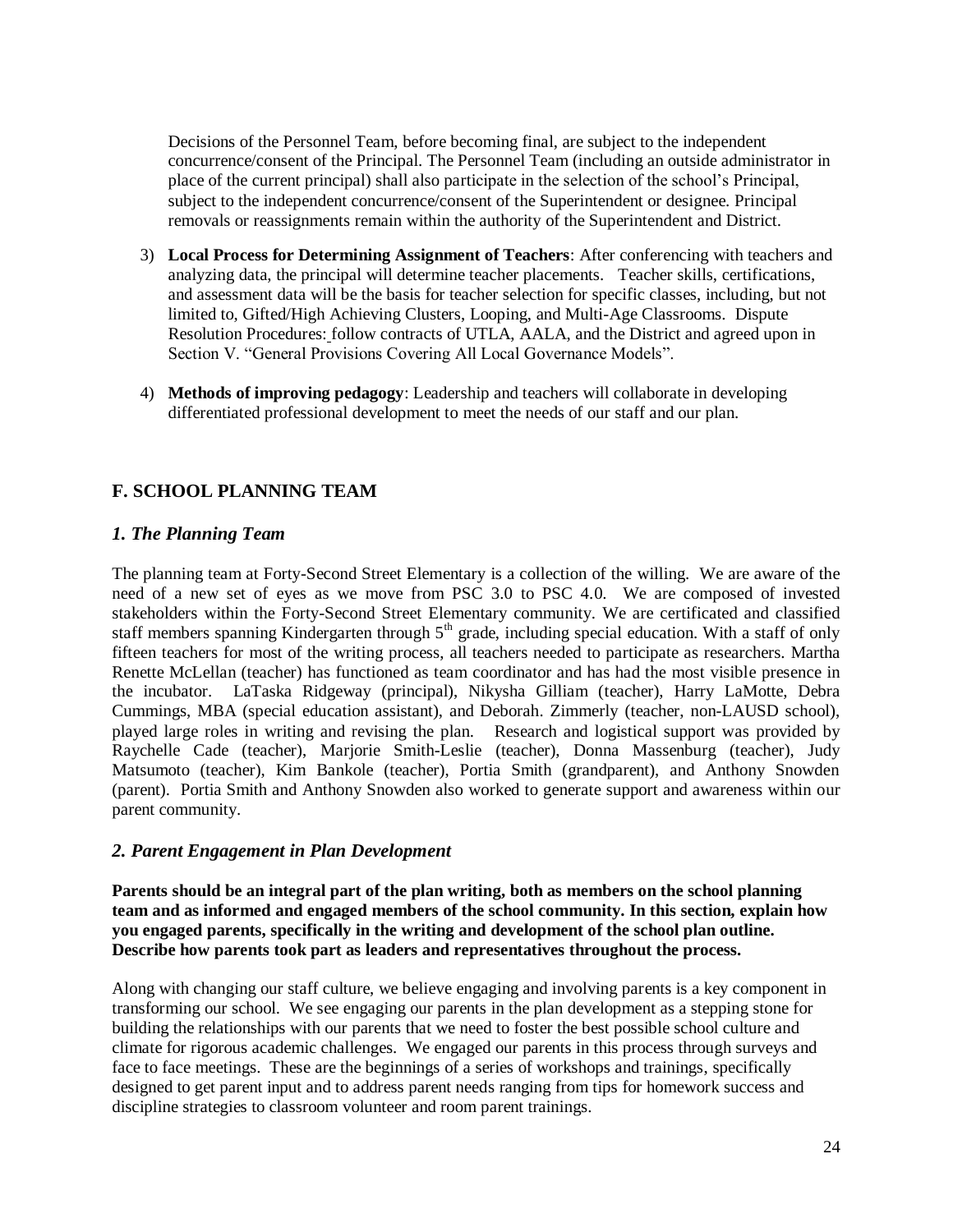# <span id="page-25-1"></span><span id="page-25-0"></span>Appendices

#### **Appendix A: Bibliography**

- Atkinson, D. J., & Bolt, S. (2010). Using teaching observations to reflect upon and improve teaching practice inhigher education. *Journal of the Scholarship of Teaching and Learning*, 1-19.
- Brody Shulkind, S., & Foote, J. (2009). Creating a Culture of COnnectedness through Middle School Advisory Programs. *Middle School Jounral*, 20-27.
- Bruce, C. D., & Ross, John, J. A. (2008). A Model for Increasing Reform Implementation and Teacher Efficacy: Teacher Peer Coaching in Grades 3 and 6 Mathematics. *Canadian Journal of Education*, 346-370.
- Chenoweth, K. (2007). *It's Being Done: Academic Success in Unexpected Schools.* Boston, MA: Harvard Educational Press.
- City, E. A., Elmore, R. F., & Fia, S. E. (2009). *Instructional Rounds in Education A Network Approach to Improving Teaching and Learning.* Boston, MA: Harvard Educational Press.
- Cruickshank, D. R. (1987). Uses and Benefits of Reflective Teaching. *Phi Delta Kappan*, 704-706.
- Darling-Hammond, L., & Richardson, N. (2009). Teacher Learning: What Matters? *How Teachers Learn*, 46-53.
- Dawson, P., & Guare, R. (2009). *Smart but Scattered.* New York, NY: The Guildford Press.
- DuFour, R., & Eaker, R. (1998). *Professional Learning Communities at Work: Best Practices for Enhancing.* Bloomington, IL: National Education Center.
- Fisher, D., & Frey, N. (2008). *Better Learning Through Structured Teaching: A Framework for the Gradual Release of Responsibility.* Alexandria, VA: Association for Supervision and Curriculum Development.
- Foorman, B. R., & Torgesen, J. (2001). Critical Elements of Classroom and Small-Group Instruction Promote Reading Success in All Children . *Learning Disabilities Research & Practice*, 203–212.
- Gay, G. (2004). *Culturally Responsive Teaching – Theory Practice, and Pedagogy.* New York, NY: Teachers College Press.
- Haberman, M. (1991, December). The Pedagogy of Poverty Versus Good Teaching. *Phi Delta Kappan*, pp. 290-294.
- Hamblen, K. A. (1993). Theories and Research That Support Art Instruction for Instrumental Outcomes. *Theory Into Practice*.
- Howard, M. (2009). *RTI From All Sides: What Every Teacher Needs to Know.* Portsmouth, NH: Heinemann.
- Jeynes, W. H. (2003). A Meta-Analysis: The Effects of Parental Involvement on Minority Children's Academic Achievement. *Education and Urban Society*, 202-218.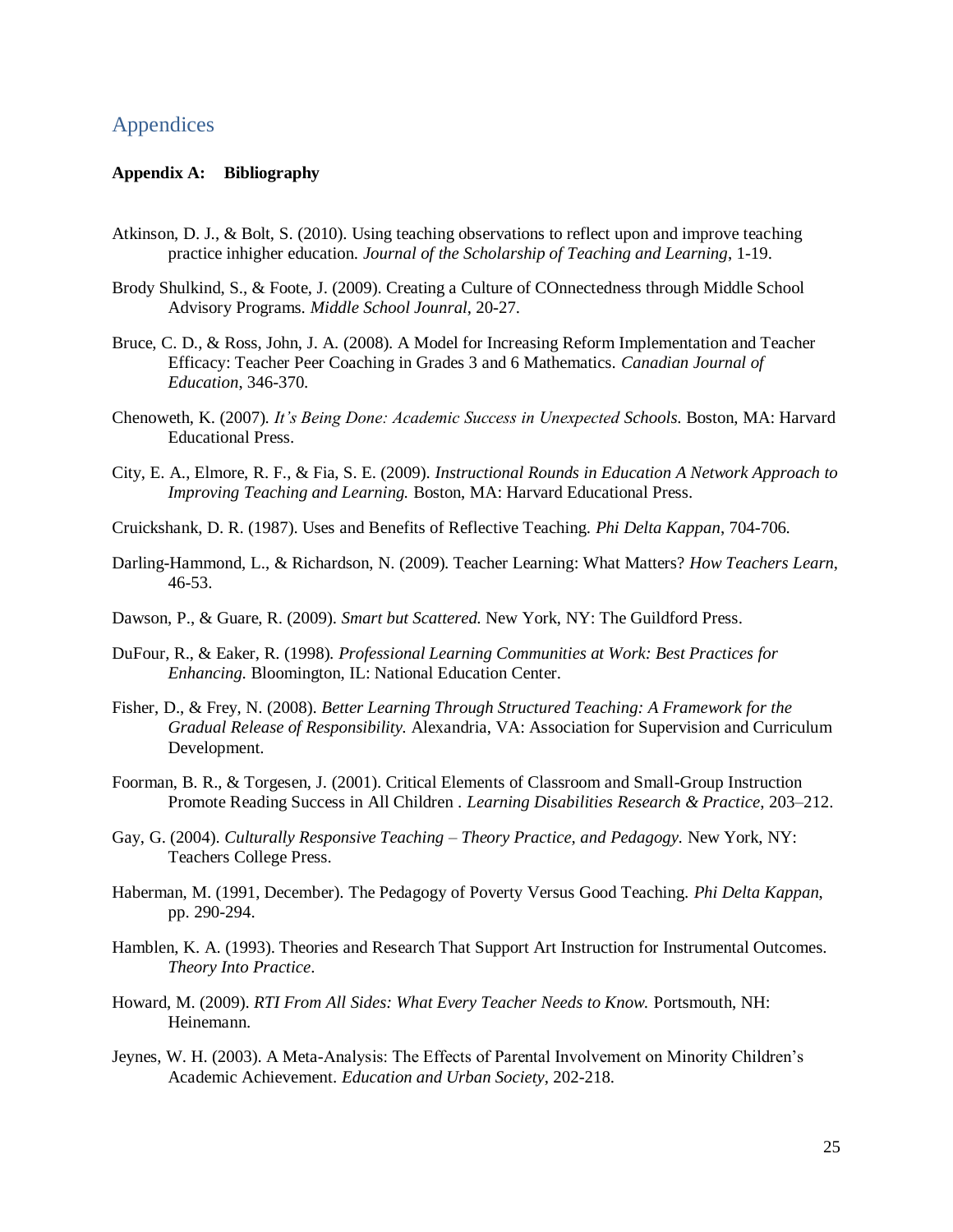- John W. Gardner Center for Youth and Their Communities. (2011). *Playworks: Supporting Positive School Climate in Low*‐*Income Elementary Schools.* Standford, CA: John W. Gardner Center.
- Koeler, F. W., McCullough Crilley, K., Shearer, D. D., & Good, G. (1997). Effects of Peer Coaching on Teacher and Student Outcomes. *Journal of Educational Research*, 240-250.
- Mack-Kirschner, A. (2005). *Straight Talk for Today's Teacher: How to Teach so Students Learn.* Portsmouth, NH: Heinemann.
- McClure, L., Yonezawa, S., & Jones, M. (2010). Can school sturcures imporve teacher-student relationships? The relationship between advisory programs, personalization and students' academic achievement. *Educational Policy Analysis Archives*.
- Olson, L. (1999). Following the Plan. *Education Week*.
- Parcel, T. L., & Dufur, M. (2009). Family and school capital explaining regional variation in reading and math achievement. *Research in Social Stratification and Mobility*, 157-176.
- Payne, C. (2008). *So Much Reform, So Little Change: The Persistence of Failure in Urban Schools.* Boston, MA: Harvard Education Press.
- Sheldon, S. B., & Epstein, J. L. (2004). Getting Students to School: Using Family and Community Involvement to Reduce Chronic Absenteeism. *The School Community Journal*, 39-56.
- Wright, S. H. (1997). Teacher and classroom context effects on student. *Journal of Personnel Evaluation in Education*, 57-67.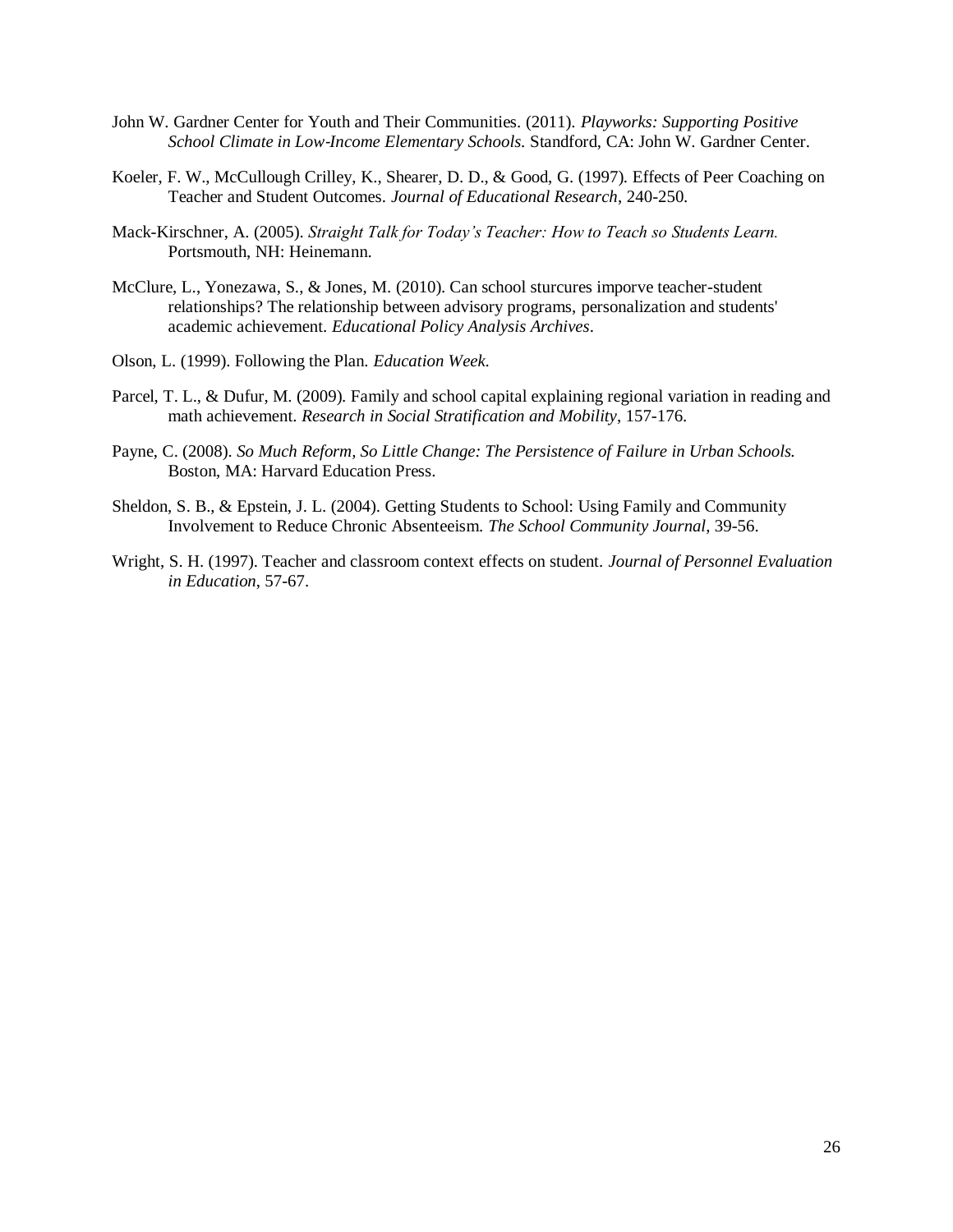## <span id="page-27-0"></span>**Appendix B: Say, Mean, Matter**

From: Straight Talk for Today's Teacher: How to Teach so Students Learn By: Adrienne Mack-Kirschner

I first learned this strategy from my colleague Shelia Sutton, who said she learned it from teacher/author Kelly Gallagher, who said he got it from a workshop with professor/author Sheridan Blau. And Blau may have first learned this strategy from someone else as well. I continually learn new strategies in order to expand my repertoire, keep my students interested and engaged, and keep myself from being bored. This reading comprehension strategy has widespread use for fiction and nonfiction, for print and non-print text. It directs students to examine the text's surface features and to also uncover the deeper meanings. We read for basic information, but we also read to understand and to change the world. What begins as a strategy becomes a way of reading all text, including people.

*Say*: What does the text say? What is the information presented? What are the facts as presented? (This is what the clarifying questions in Interactive Reading seek to uncover.) Consider: What is the character/ person saying? What is the character/person doing?

*Mean*: What does this information mean? What is the implication inherent within the text? What thoughts and emotions does the text evoke? Consider: What does it mean when the character/person takes this action? Says these words? What is the motivation, the intention?

*Matter*: So what? We have the facts and we have the implications, what does it all matter? What is the significance of this text? How does it impact the rest of the text/novel/story/work? How does it impact the world? What challenges can we present to the text or because of the text?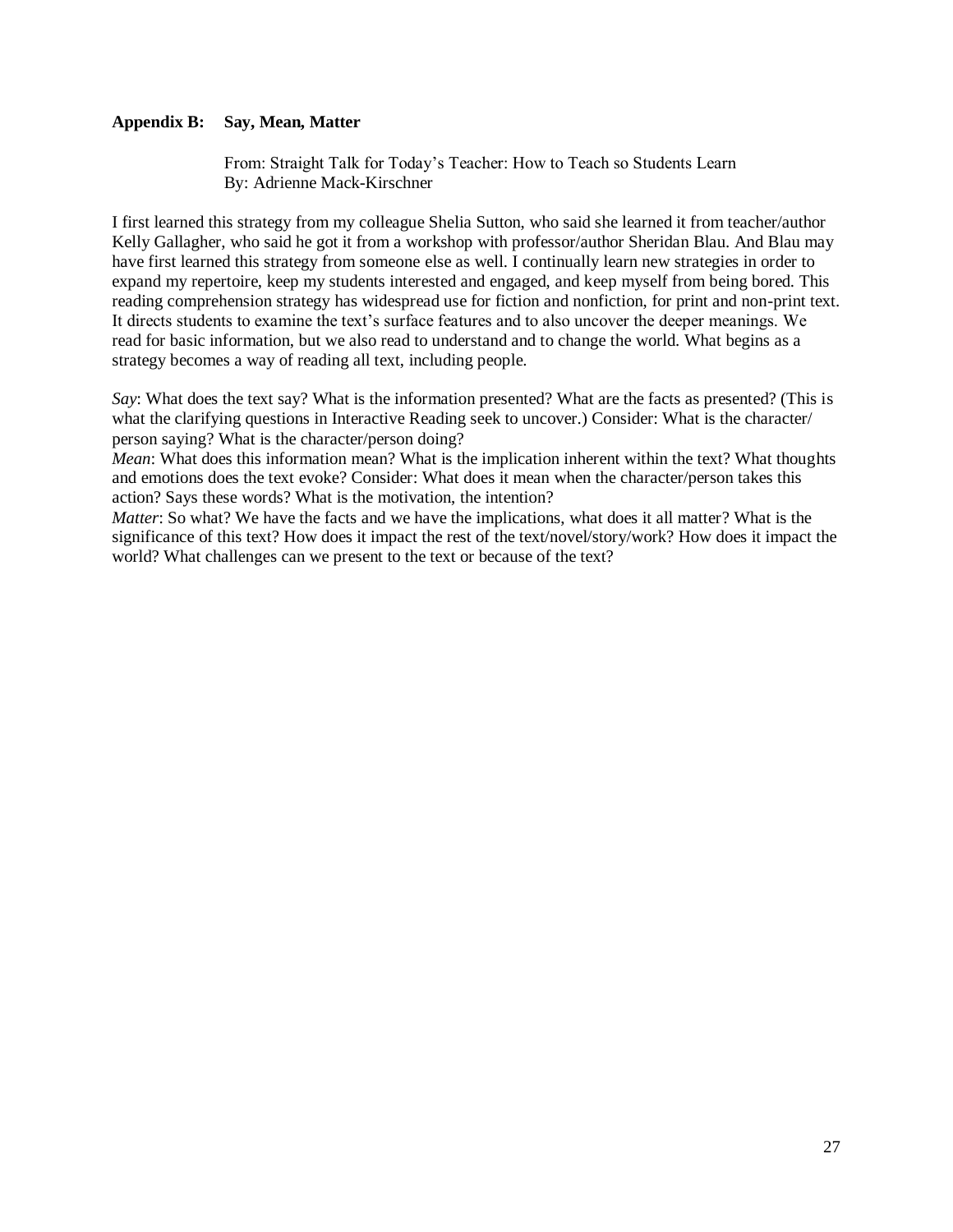#### <span id="page-28-0"></span>**Appendix C: Instructional Rounds**

From: http://www.instructionalrounds.com/

Instructional Rounds is a process designed to examine as never before what is happening with teaching/learning in classrooms and schools by working with groups of educators (forming a network) within a school, school district, or area. The goal is to provide high-quality teaching/learning at scale in an ongoing learning community through the coordinated efforts of a collegial network.

Instructional Rounds is based upon the work of Dr. Richard Elmore who adapted ideas from the professional practice of medical rounds used by doctors. When implemented at its best, this work results in systemic improvement at scale developed through distributed instructional leadership focused upon the rigor of all students learning well. The roles and actions of all those in schools become redefined by that which is necessary to result in the highest levels of student learning.

The process begins with the formation of a network that takes on challenging work by focusing on a "problem of practice" (POP) or an unresolved question of student learning at a network school. The POP is selected by the school principal and staff because of its importance in the school's improvement efforts. It is based upon this POP that the entire network will visit the school and visit classrooms in small groups, using expert and precise observation techniques. Once the network members have observed in numerous classrooms throughout the school, the network reconvenes as a whole to share, analyze, and come to agreement on what they observed. This stage of the process keeps the analysis on the factual description of what the visitors actually saw, not personal judgments of what they believe occurred. This debriefing does not identify individual teachers or classrooms; rather it identifies patterns of teaching/learning within and across classrooms throughout the school.

The next stage of the process is to use the patterns as the basis for further work to connect the teaching and learning taking place in relation to the stated school problem of practice. The visiting network members are asked to think about what students would know and be able to do if they did everything they were expected to do. Network members conclude their work by taking on the central questions of what would need to happen within the instructional core (teachers and students in the presence of content) to cause the learning the school wants to see take place, and what roles do the school and network play in this endeavor. The juxtaposition of what was actually observed to what ideally would be observed with the highest, most rigorous learning taking place provides the basis for the generation of the "next level of work" for the school and eventually for the entire network.

The network generation of options for the "next level of work" includes ideas for what could be done next week, next month, and by the end of the year. These options take into account time schedules, resources, and necessary support at the school and network and/or district level. This work is explicit and concrete leading to specific ideas for the school as well as development of capacity and improvement at scale for the network schools and members.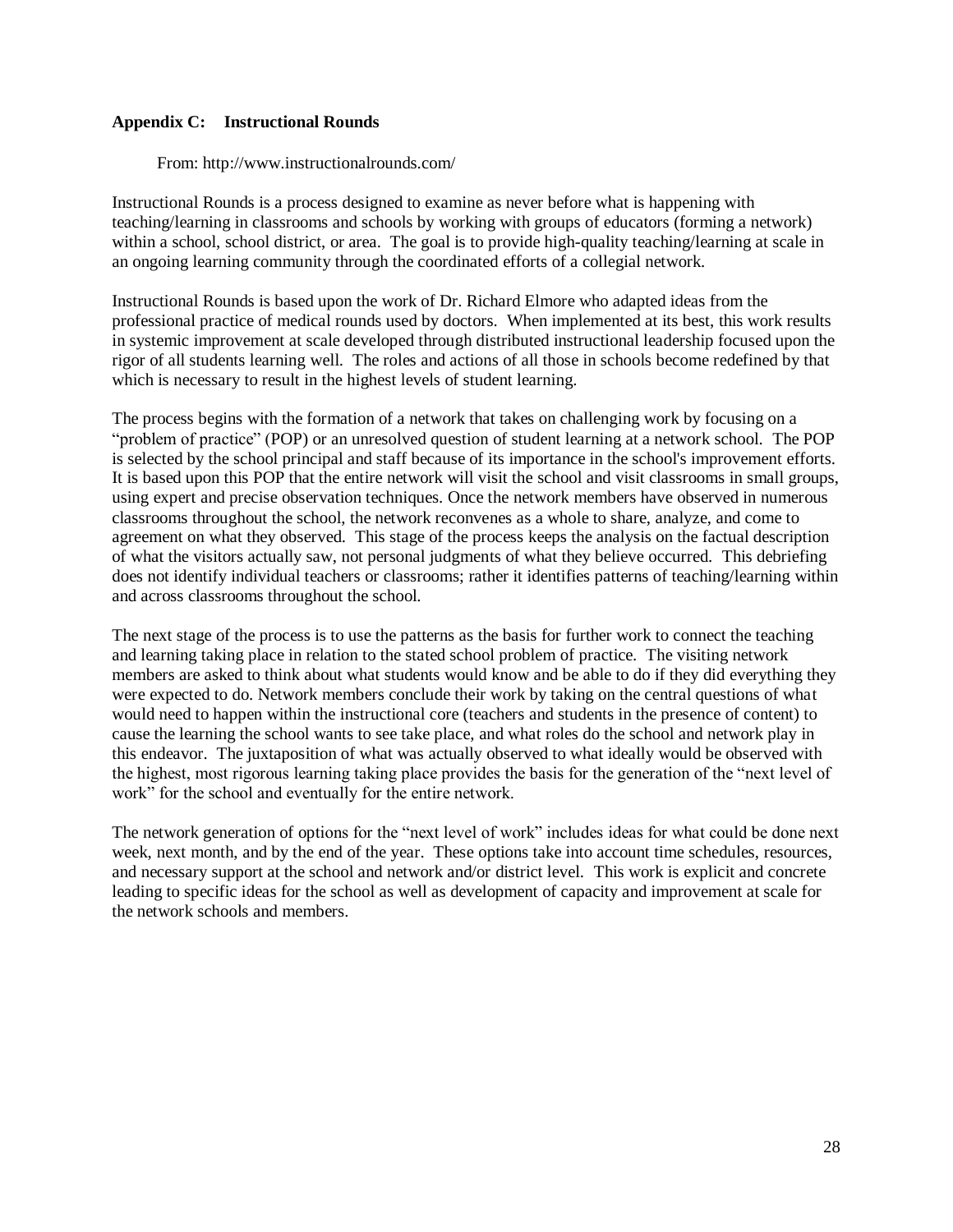## <span id="page-29-0"></span>**Appendix D: Summary of Evaluation Findings on the Child Development Project (Caring Schools Community)**

From: http://www.devstu.org/sites/default/files/media/pdfs/cdp/cdp\_eval\_summary.pdf

The Child Development Project (CDP) has been extensively and rigorously evaluated in several studies over the last 20 years.1 These studies consistently found that in schools where the program was widely implemented, students showed significant benefits in a number of areas, including attitudes toward school and learning, feelings about the self, social and ethical attitudes and values, and behavior, relative to students in closely matched comparison schools. All of the program effects noted below are statistically significant differences between program and comparison students. In order to convey some idea of how large these differences are, they are expressed in terms of the percentage of program students who scored better than they would be expected to have scored if they had not experienced the program (i.e., if they were in the comparison group rather than the program group).

The largest and most recent study of CDP involved an ethnically and socio-economically diverse sample of over 14,000 students from 12 program and 12 comparison schools in six districts across the US. By the end of three years of CDP implementation, students in five high-implementing CDP schools, relative to their comparison school counterparts, showed:

• a greater sense of the school as a caring community (33% higher than would be expected if they had not experienced the program)

• more liking for school (12% higher than would be expected if they had not experienced the program)

• stronger academic motivation (24% higher than would be expected if they had not experienced the program)

• more frequent reading of books outside of school (8% higher than would be expected if they had not experienced the program)

• higher sense of efficacy (6% higher than would be expected if they had not experienced the program)

• stronger commitment to democratic values (12% higher than would be expected if they had not experienced the program)

• better conflict resolution skills (17% higher than would be expected if they had not experienced the program)

• more concern for others (10% higher than would be expected if they had not experienced the program) • more frequent altruistic behavior (8% higher than would be expected if they had not experienced the program)

• less use of alcohol (13% lower than would be expected if they had not experienced the program)

• less use of marijuana (19% lower than would be expected if they had not experienced the program)

A follow-up study of former students from three of the high-implementing CDP elementary schools in two districts showed that when these students were in middle school, they continued to show significantly better attitudes and behaviors than former comparison students. Specifically, during middle school, program students showed:

• higher grades in core academic classes (English, mathematics, science, social studies)—(average of onehalf a grade-point; 25% higher than would be expected if they had not experienced the program)

• higher achievement test scores (25% higher than would be expected if they had not experienced the program)

• a greater sense of community (15% higher than would be expected if they had not experienced the program)

• higher educational aspirations (18% higher than would be expected if they had not experienced the program)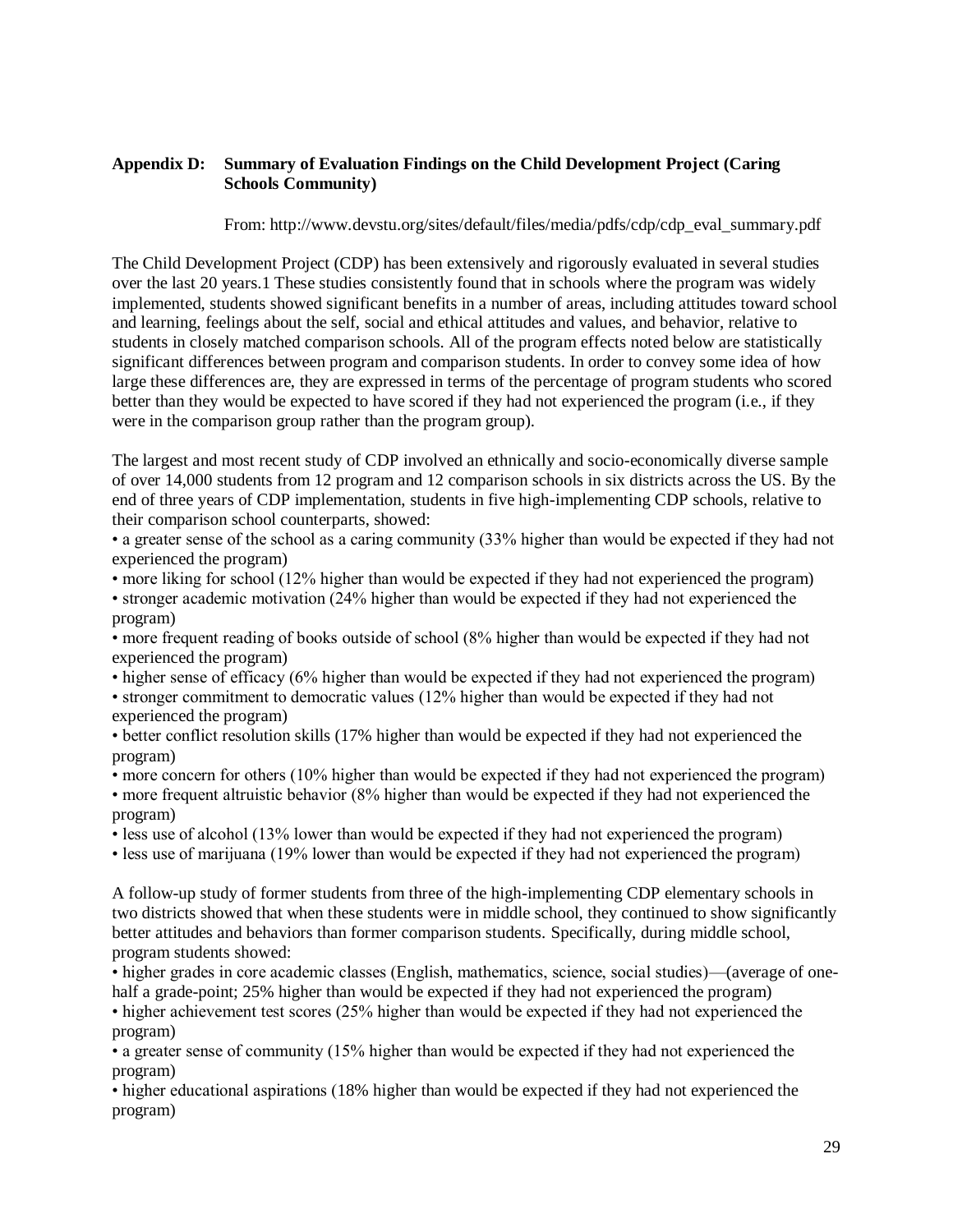• more liking for school (19% higher than would be expected if they had not experienced the program)

• greater trust in and respect for teachers (18% higher than would be expected if they had not experienced the program)

• greater involvement in positive activities such as sports, clubs, and youth groups (20% higher than would be expected if they had not experienced the program)

• less misconduct at school (19% lower than would be expected if they had not experienced the program)

• less delinquent behavior (13% lower than would be expected if they had not experienced the program)

In addition to these positive outcomes for former program students themselves during middle school, they also reported that they had significantly fewer friends who were involved in school misconduct or delinquency, and significantly more friends who were positively engaged in middle school than comparison students.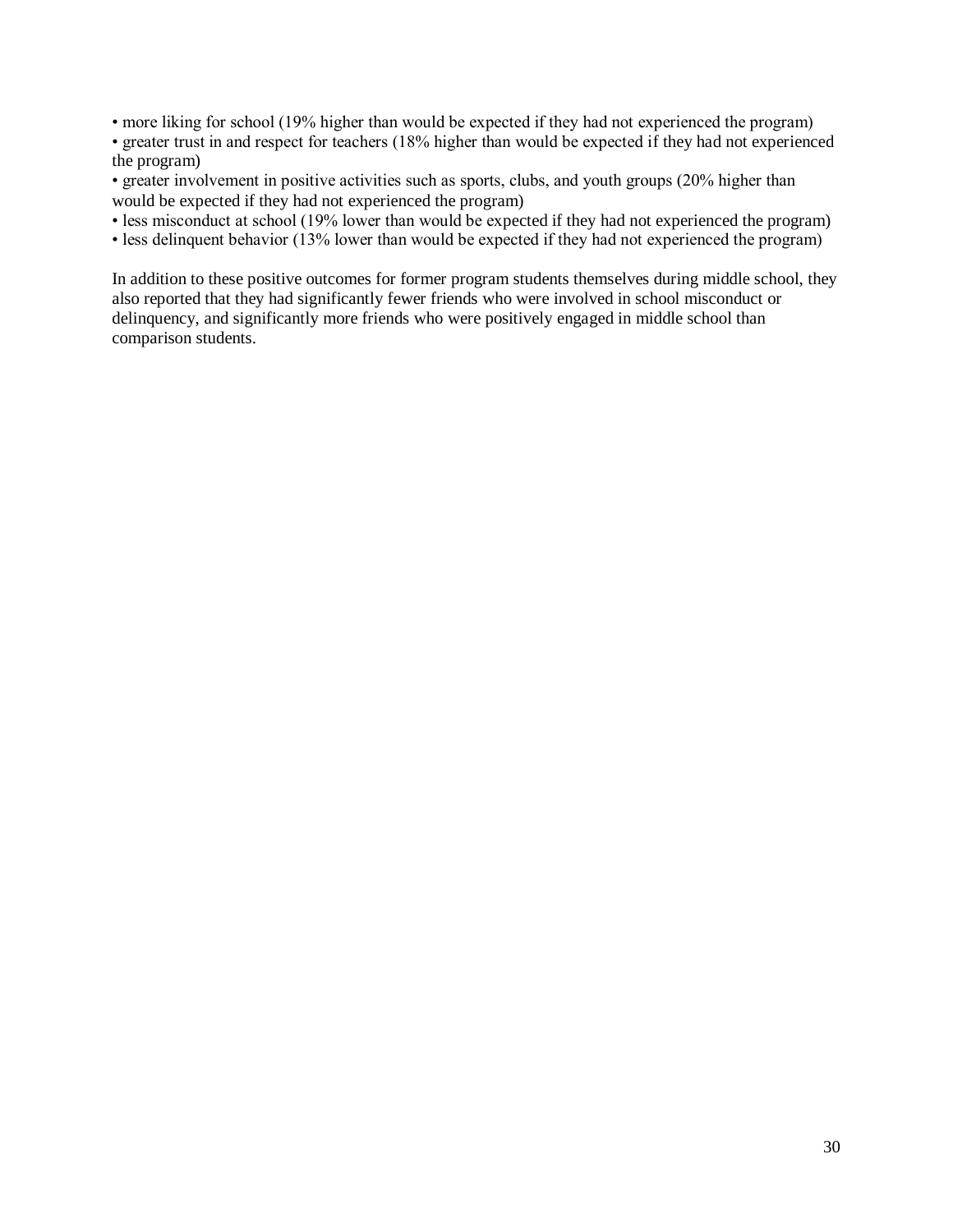# <span id="page-31-0"></span>**Appendix E: Parent Workshops Provided by Raising Kids Twogether**

- Raising Kids TwoGether (6) week workshop series
- PAIRS Essentials (parents) & PAIRS for Peers (students): 9hrs. total
- Darkness to Light: "Stewards of Children" 7 Steps to Protecting Our Children
- Bloom's Taxonomy: Increasing Children's Higher-level Thinking
- Conflict Resolution: Resolving Conflict Without Combat  $\bullet$
- GED Preparation Tutoring Session  $\bullet$
- $\bullet$ Job Skills Training, to include "*how to write a good resumé."*
- Bridging the Education Gap through Family/School/Community Partnerships  $\bullet$
- Empowering Parents: The Final Factor in Your Child's Education  $\bullet$
- Positive Communication: Communicating Positively w/Your Child While Maintaining Control
- Family Services Seminar
- Homework Help: Effective Homework Strategies for Parents
- Effective Listening for Parents: Hear What Your Children are "Really" Saying
- Fostering Positive Self Esteem and Positive Self-Concepts in Our Children
- Parent Empowerment: How to Be a Super Parent!
- Fatherhood Initiative & The Roles of a Man
- Great Beginnings for Black Babies/Healthy Moms & Babies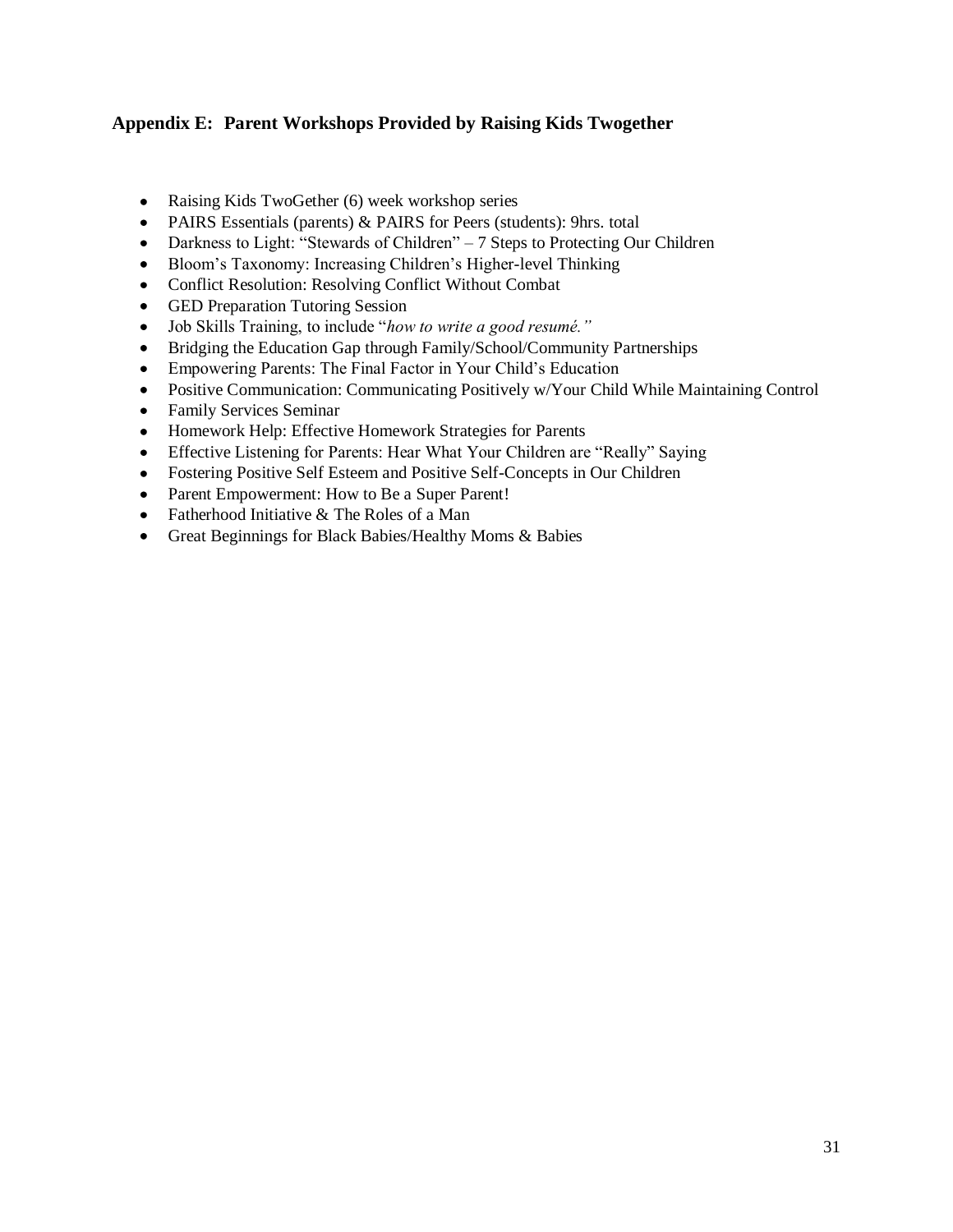#### <span id="page-32-0"></span>**Appendix F Waiver/Autonomy Checklist**

#### **Public School Choice 4.0 Waiver/Autonomy Checklist**

**School Site:** Forty-Second Street Elementary School

**Proposed School/Design Team Name:** Forty-Second Street Elementary School

#### **Proposed Governance Model** (mark all that apply)**:**

| $\Box$ Traditional             | $\Box$ Pilot |                             | $\Box$ Expanded School Based Management |
|--------------------------------|--------------|-----------------------------|-----------------------------------------|
| X Local Initiative School      |              | $\Box$ Affiliated Charter   | $\Box$ Technical Assistance Partner     |
| $\Box$ Limited Network Partner |              | $\Box$ Full Network Partner |                                         |

#### **Waiver/Autonomy Requests**

Mark all the autonomies requested in your plan and provide a page reference to where the rationale for the request can be found in the narrative of the application.

X **Methods of improving pedagogy.** Rationale on page(s): 12-16, 24

*School-determined methods to improve pedagogy and student achievement, such as articulation between grade levels and departments, intervention strategies and intervention/special support programs (such as parent contacts, homework clinics, directed focus of services to assist struggling students and after-school reading rooms or math coaching on a rotating basis).*

 $\Box$  **Curriculum.** Rationale on page(s):

*Locally determined curriculum (subject to State and District minimum curriculum standards); local instructional standards, objectives, and special emphases (supplementing District standards).*

 $\Box$  **Assessments.** Rationale on page(s):

*Local interim benchmark assessments, tests and pacing plans, aligned with and equivalent to District requirements (e.g., GATE, Algebra Placement), and complying with any State and Federal requirements.* 

X **Scheduling.** Rationale on page(s):  $12-13, 23$ 

*Local instructional schedules and strategies, including modified daily instructional days/minutes, the school's schedule of activities and events, and special schedules such as those designed to accommodate additional prep time for elementary teachers ( all of the above being subject to District-mandated annual number of school days and minimum annual minutes of instruction and calendar requirements, and contractual pay in the case of additional required hours of regular daily instruction).* 

 $\Box$  **Internal organization.** Rationale on page(s):  $\Box$ 

*School's internal organization plan, such as division into academies, small learning communities, houses etc. within the assigned student population.*

 $\Box$  **Professional development.** Rationale on page(s):

*Local professional development plans aligned with the School's Instructional Plan/Single Plan for Student Achievement, except as to training relating to legal/compliance mandates.* 

 $\Box$  **Budgeting control.** Rationale on page(s):

*General fund budget control, pursuant to the District's evolving site-based funding system, which currently provides local discretion but neutralizes the impact of differences such as those among certificated staff salaries, and subject to the other applicable related district requirements such as*